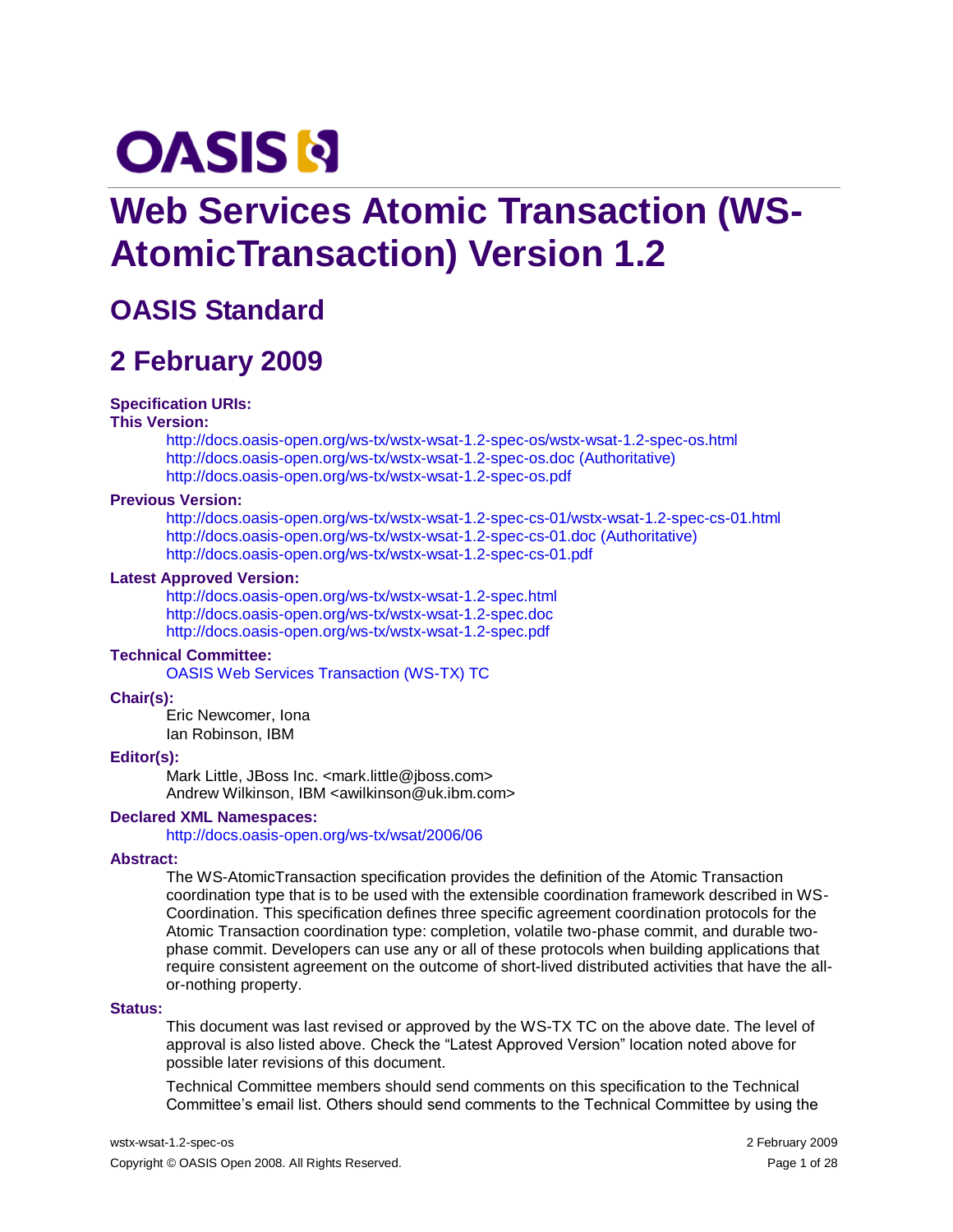"Send A Comment" button on the Technical Committee's web page at [www.oasis](http://www.oasis-open.org/committees/ws-tx)[open.org/committees/ws-tx](http://www.oasis-open.org/committees/ws-tx) .

For information on whether any patents have been disclosed that may be essential to implementing this specification, and any offers of patent licensing terms, please refer to the Intellectual Property Rights section of the Technical Committee web page [\(www.oasis](http://www.oasis-open.org/committees/ws-tx/ipr.php)[open.org/committees/ws-tx/ipr.php](http://www.oasis-open.org/committees/ws-tx/ipr.php) ).

The non-normative errata page for this specification is located at [www.oasis](http://www.oasis-open.org/committees/ws-tx)[open.org/committees/ws-tx](http://www.oasis-open.org/committees/ws-tx) .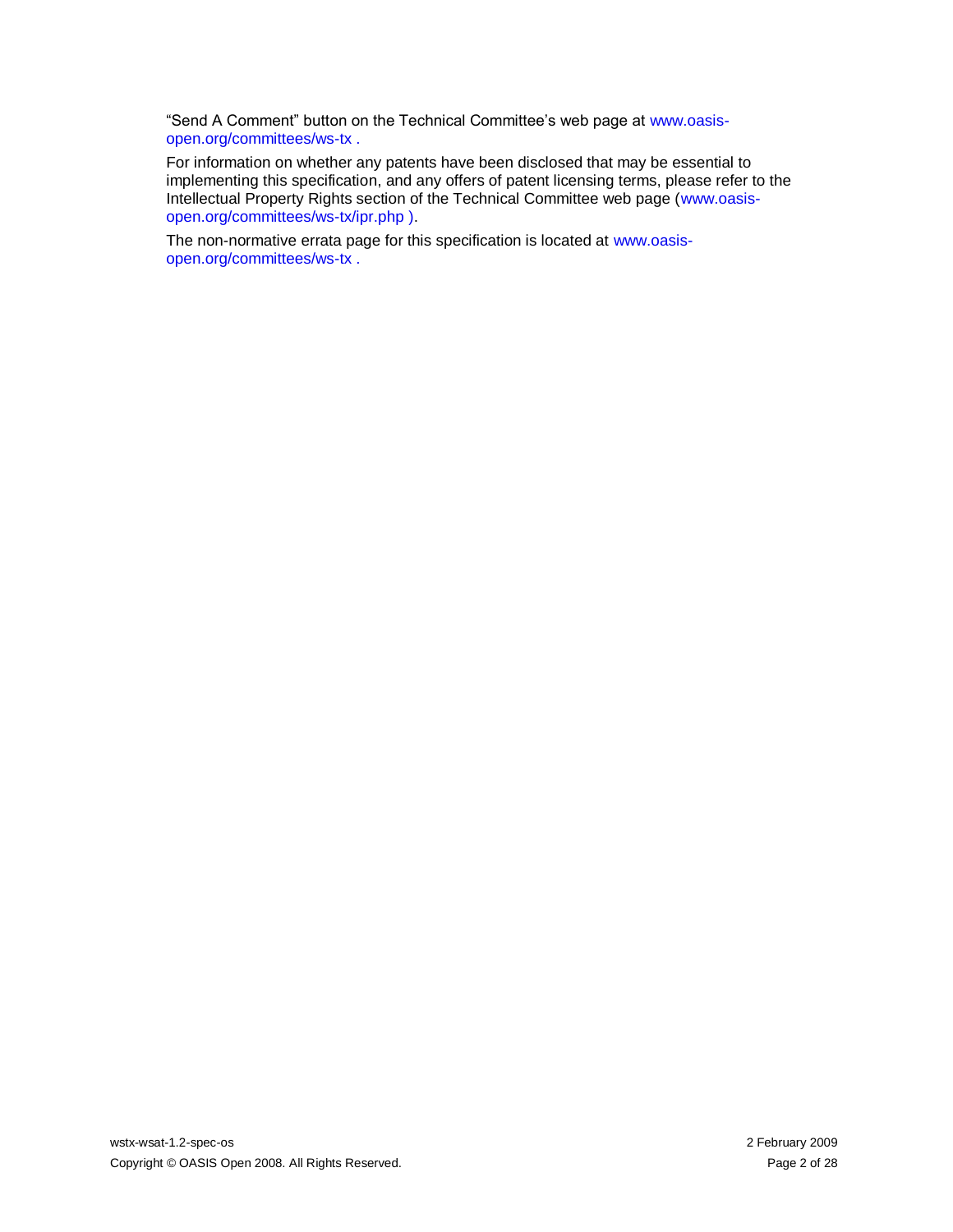## **Notices**

Copyright © OASIS Open 2008. All Rights Reserved.

All capitalized terms in the following text have the meanings assigned to them in the OASIS Intellectual Property Rights Policy (the "OASIS IPR Policy"). The full Policy may be found at the OASIS website.

This document and translations of it may be copied and furnished to others, and derivative works that comment on or otherwise explain it or assist in its implementation may be prepared, copied, published, and distributed, in whole or in part, without restriction of any kind, provided that the above copyright notice and this section are included on all such copies and derivative works. However, this document itself may not be modified in any way, including by removing the copyright notice or references to OASIS, except as needed for the purpose of developing any document or deliverable produced by an OASIS Technical Committee (in which case the rules applicable to copyrights, as set forth in the OASIS IPR Policy, must be followed) or as required to translate it into languages other than English.

The limited permissions granted above are perpetual and will not be revoked by OASIS or its successors or assigns.

This document and the information contained herein is provided on an "AS IS" basis and OASIS DISCLAIMS ALL WARRANTIES, EXPRESS OR IMPLIED, INCLUDING BUT NOT LIMITED TO ANY WARRANTY THAT THE USE OF THE INFORMATION HEREIN WILL NOT INFRINGE ANY OWNERSHIP RIGHTS OR ANY IMPLIED WARRANTIES OF MERCHANTABILITY OR FITNESS FOR A PARTICULAR PURPOSE.

OASIS requests that any OASIS Party or any other party that believes it has patent claims that would necessarily be infringed by implementations of this OASIS Committee Specification or OASIS Standard, to notify OASIS TC Administrator and provide an indication of its willingness to grant patent licenses to such patent claims in a manner consistent with the IPR Mode of the OASIS Technical Committee that produced this specification.

OASIS invites any party to contact the OASIS TC Administrator if it is aware of a claim of ownership of any patent claims that would necessarily be infringed by implementations of this specification by a patent holder that is not willing to provide a license to such patent claims in a manner consistent with the IPR Mode of the OASIS Technical Committee that produced this specification. OASIS may include such claims on its website, but disclaims any obligation to do so.

OASIS takes no position regarding the validity or scope of any intellectual property or other rights that might be claimed to pertain to the implementation or use of the technology described in this document or the extent to which any license under such rights might or might not be available; neither does it represent that it has made any effort to identify any such rights. Information on OASIS' procedures with respect to rights in any document or deliverable produced by an OASIS Technical Committee can be found on the OASIS website. Copies of claims of rights made available for publication and any assurances of licenses to be made available, or the result of an attempt made to obtain a general license or permission for the use of such proprietary rights by implementers or users of this OASIS Committee Specification or OASIS Standard, can be obtained from the OASIS TC Administrator. OASIS makes no representation that any information or list of intellectual property rights will at any time be complete, or that any claims in such list are, in fact, Essential Claims.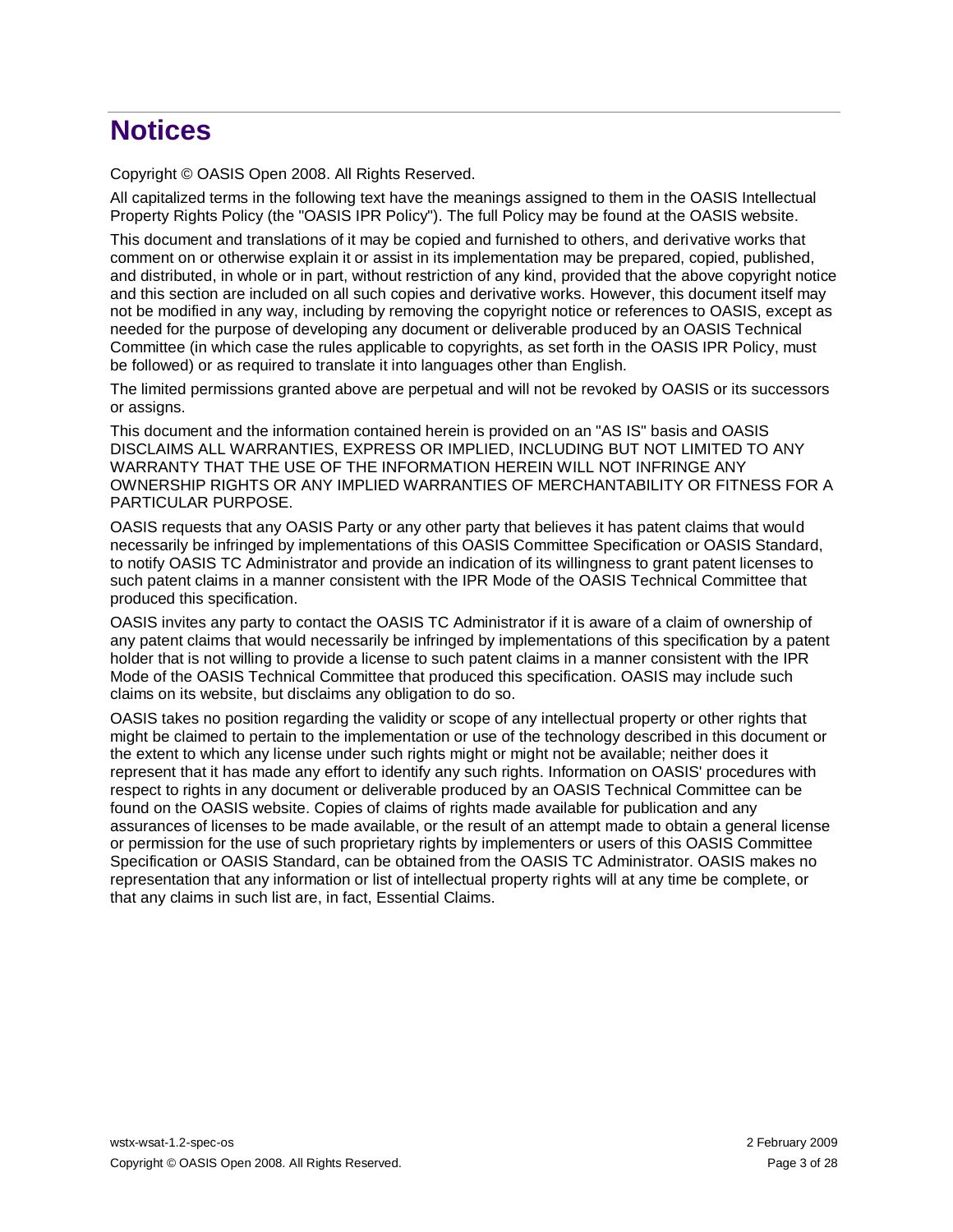## **Table of contents**

| $\mathbf{1}$   |  |
|----------------|--|
|                |  |
|                |  |
|                |  |
|                |  |
|                |  |
|                |  |
|                |  |
|                |  |
| $\overline{2}$ |  |
| 3              |  |
|                |  |
|                |  |
|                |  |
|                |  |
|                |  |
|                |  |
| 4              |  |
|                |  |
|                |  |
|                |  |
|                |  |
| 5              |  |
|                |  |
|                |  |
| 6              |  |
| 7              |  |
| 8              |  |
| 9              |  |
|                |  |
|                |  |
| A.             |  |
|                |  |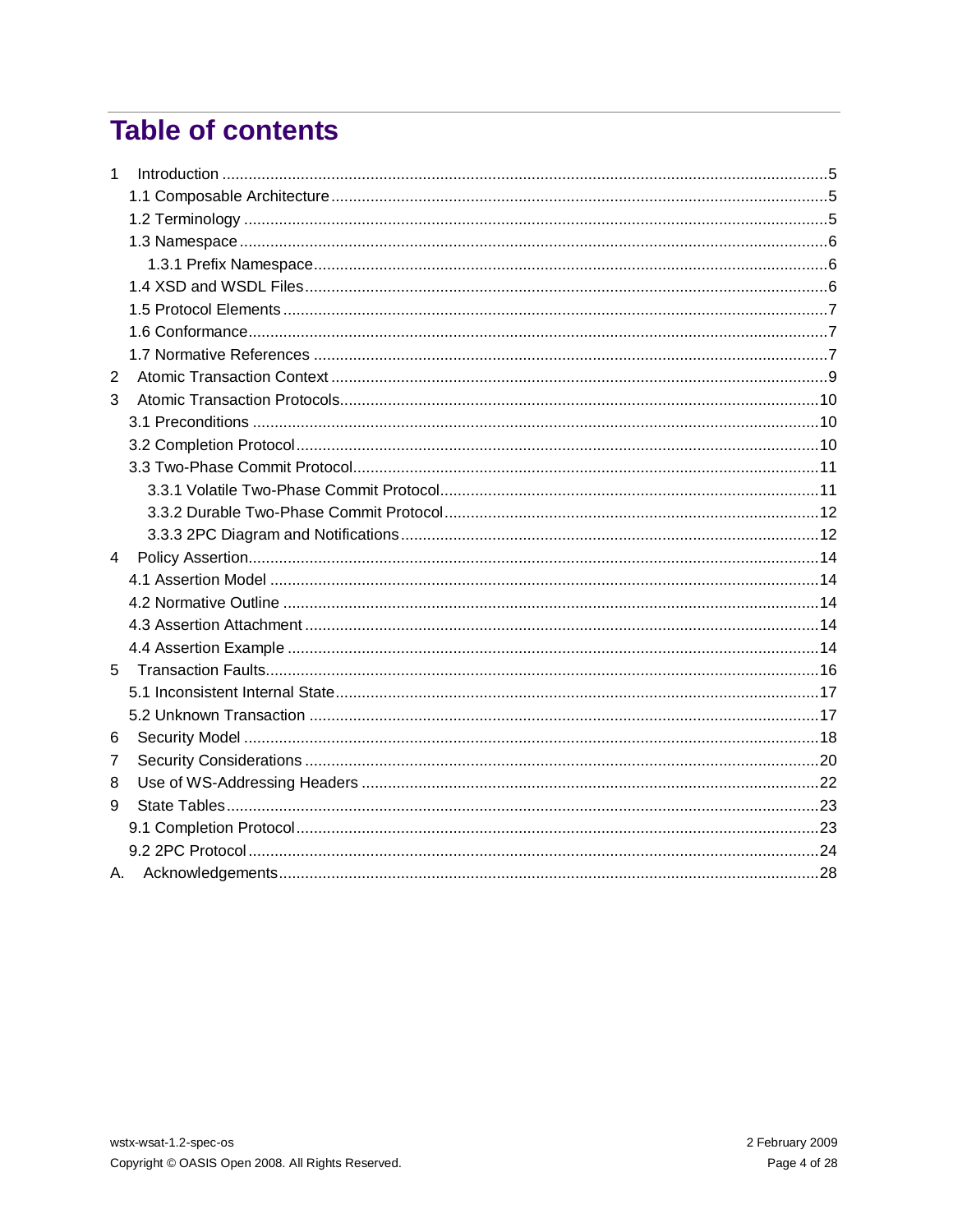### **1 Introduction**

2 The current set of Web service specifications [\[WSDL\]](#page-6-0)[\[SOAP11\]](#page-6-1)[\[SOAP12\]](#page-6-2) defines protocols for Web

service interoperability. Web services increasingly tie together a number of participants forming large

distributed applications. The resulting activities may have complex structure and relationships.

WS-Coordination [\[WSCOOR\]](#page-6-3) defines an extensible framework for defining coordination types. This

specification provides the definition of an Atomic Transaction coordination type used to coordinate

activities having an "all or nothing" property. Atomic transactions commonly require a high level of trust

between participants and are short in duration. WS-AtomicTransaction defines protocols that enable

 existing transaction processing systems to wrap their proprietary protocols and interoperate across different hardware and software vendors.

To understand the protocol described in this specification, the following assumptions are made:

 The reader is familiar with existing standards for two-phase commit protocols and with commercially available implementations of such protocols. Therefore this section includes only those details that are

essential to understanding the protocols described.

 The reader is familiar with WS-Coordination [\[WSCOOR\]](#page-6-3) which defines the framework for the Atomic Transaction coordination protocols.

The reader is familiar with WS-Addressing [\[WSADDR\]](#page-6-4) and WS-Policy [\[WSPOLICY\]](#page-6-5).

Atomic transactions have an all-or-nothing property. The actions taken by a transaction participant prior to

commit are only tentative; typically they are neither persistent nor made visible outside the transaction.

When an application finishes working on a transaction, it requests the coordinator to determine the

21 outcome for the transaction. The coordinator determines if there were any processing failures by asking<br>22 the participants to vote. If the participants all vote that they were able to execute successfully, the

 the participants to vote. If the participants all vote that they were able to execute successfully, the coordinator commits all actions taken. If a participant votes that it needs to abort or a participant does not

respond at all, the coordinator aborts all actions taken. Commit directs the participants to make the

tentative actions final so they may, for example, be made persistent and be made visible outside the

transaction. Abort directs the participants to make the tentative actions appear as if they never happened.

Atomic transactions have proven to be extremely valuable for many applications. They provide consistent

failure and recovery semantics, so the applications no longer need to deal with the mechanics of

 determining a mutually agreed outcome decision or to figure out how to recover from a large number of possible inconsistent states.

This specification defines protocols that govern the outcome of Atomic Transactions. It is expected that

existing transaction processing systems will use WS-AtomicTransaction to wrap their proprietary

mechanisms and interoperate across different vendor implementations.

#### **1.1 Composable Architecture**

35 By using the XML [\[XML\]](#page-7-0), SOAP [\[SOAP11\]](#page-6-1) [\[SOAP12\]](#page-6-2) and WSDL [\[WSDL\]](#page-6-0) extensibility model, SOAP-

based and WSDL-based specifications are designed to work together to define a rich Web services

environment. As such, WS-AtomicTransaction by itself does not define all features required for a

complete solution. WS-AtomicTransaction is a building block used with other specifications of Web

services (e.g., WS-Coordination [\[WSCOOR\]](#page-6-3), WS-Security [\[WSSec\]](#page-6-6)) and application-specific protocols

40 that are able to accommodate a wide variety of coordination protocols related to the coordination actions 41 of distributed applications.

of distributed applications.

#### **1.2 Terminology**

The uppercase key words "MUST", "MUST NOT", "REQUIRED", "SHALL", "SHALL NOT", "SHOULD",

 "SHOULD NOT", "RECOMMENDED", "MAY", and "OPTIONAL" in this document are to be interpreted as 45 described in RFC2119 [\[RFC2119\]](#page-6-7).

This specification uses an informal syntax to describe the XML grammar of the XML fragments below: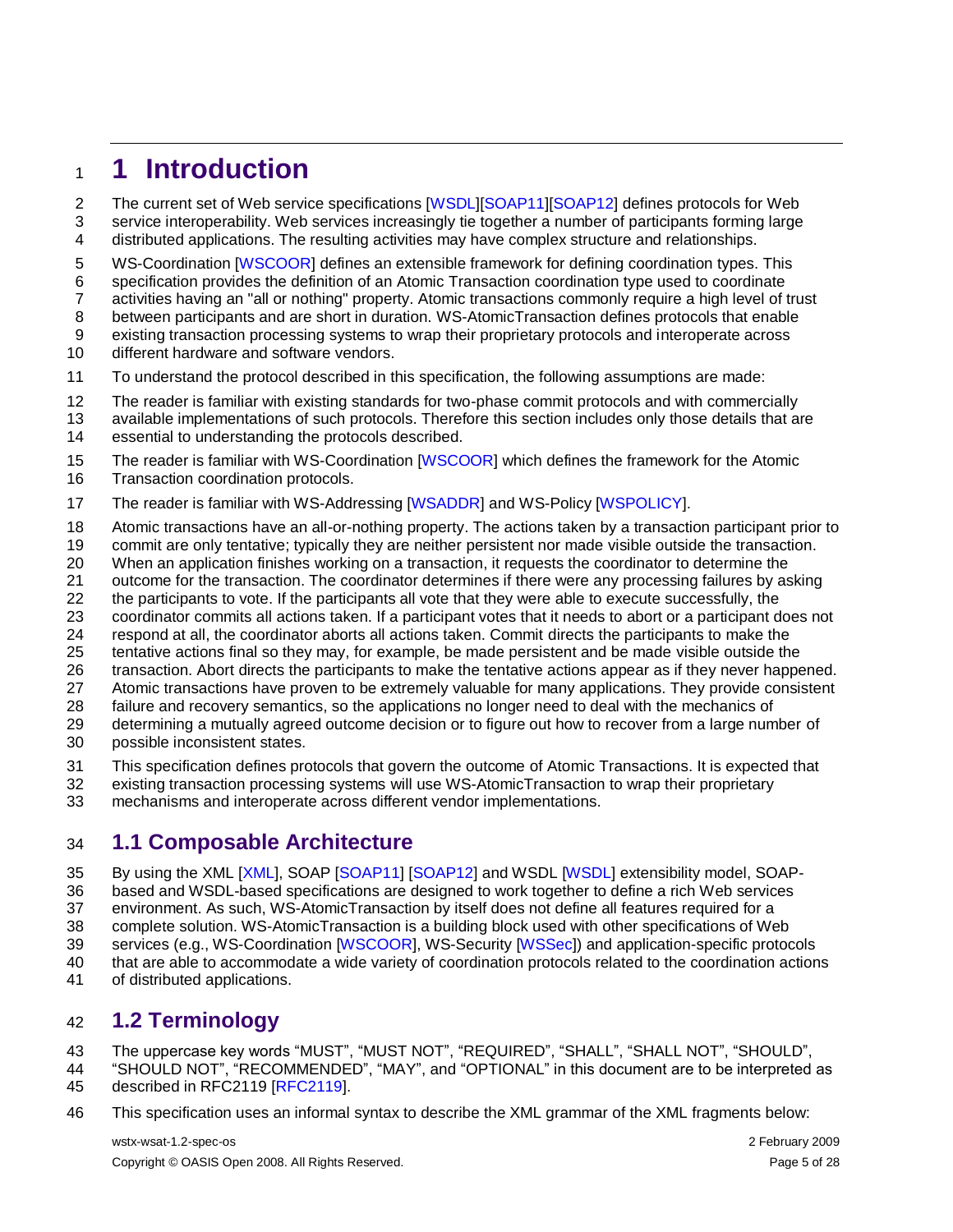- 47 The syntax appears as an XML instance, but the values indicate the data types instead of values. 48 Element names ending in "..." (such as <element.../> or <element...>) indicate that 49 elements/attributes irrelevant to the context are being omitted. 50 • Attributed names ending in "..." (such as name=...) indicate that the values are specified below. 51 **•** Grammar in bold has not been introduced earlier in the document, or is of particular interest in an 52 example. 53 • <!-- description --> is a placeholder for elements from some "other" namespace (like ##other in 54 XSD).
- 55 Characters are appended to elements, attributes, and <!-- descriptions --> as follows: "?" (0 or 1), 56 "\*" (0 or more), "+" (1 or more). The characters "[" and "]" are used to indicate that contained 57 items are to be treated as a group with respect to the "?", "\*", or "+" characters.
- 58 The XML namespace prefixes (defined below) are used to indicate the namespace of the element 59 being defined.
- 60 Examples starting with <?xml contain enough information to conform to this specification; others 61 examples are fragments and require additional information to be specified in order to conform.

#### <span id="page-5-0"></span>62 **1.3 Namespace**

- 63 The XML namespace [\[XML-ns\]](#page-7-1) URI that MUST be used by implementations of this specification is:
- 64 http://docs.oasis-open.org/ws-tx/wsat/2006/06
- 65 This MUST also be used as the CoordinationContext type for Atomic Transactions.

#### 66 **1.3.1 Prefix Namespace**

67 The following namespaces are used in this document:

| Prefix          | Namespace                                       |
|-----------------|-------------------------------------------------|
| S <sub>11</sub> | http://schemas.xmlsoap.org/soap/envelope        |
| S <sub>12</sub> | http://www.w3.org/2003/05/soap-envelope         |
| wscoor          | http://docs.oasis-open.org/ws-tx/wscoor/2006/06 |
| wsat            | http://docs.oasis-open.org/ws-tx/wsat/2006/06   |
| wsa             | http://www.w3.org/2005/08/addressing            |

#### 68 **1.4 XSD and WSDL Files**

- 69 Dereferencing the XML namespace defined in section [1.3](#page-5-0) will produce the Resource Directory
- 70 Description Language (RDDL) [\[RDDL\]](#page-6-8) document that describes this namespace, including the XML
- 71 schema [\[XML-Schema1\]](#page-7-2) [\[XML-Schema2\]](#page-7-3) and WSDL [\[WSDL\]](#page-6-0) declarations associated with this 72 specification.
- 73 SOAP bindings for the WSDL [\[WSDL\]](#page-6-0), referenced in the RDDL [\[RDDL\]](#page-6-8) document, MUST use "document"<br>74 for the *style* attribute. for the *style* attribute.
- 75 There should be no inconsistencies found between any of the normative text within this specification, the
- 76 normative outlines, the XML Schema definitions, and the WSDL descriptions, and so no general
- 77 precedence rule is defined. If an inconsistency is observed then it should be reported as a comment on
- 78 the specification as described in the "Status" section above.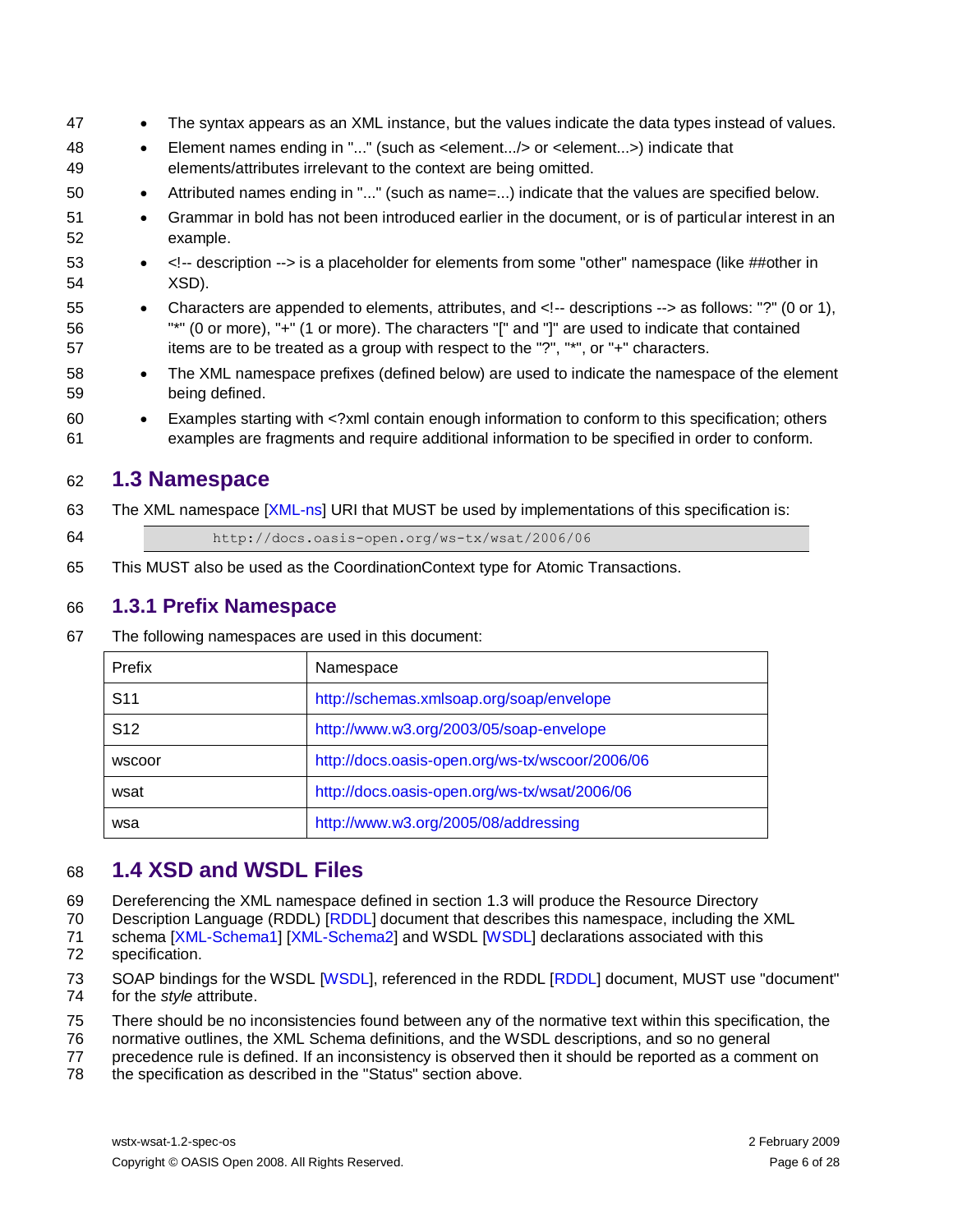#### **1.5 Protocol Elements**

The protocol elements define various extensibility points that allow other child or attribute content.

 Additional children and/or attributes MAY be added at the indicated extension points but MUST NOT 82 contradict the semantics of the parent and/or owner, respectively. If a receiver does not recognize an

83 extension, the receiver SHOULD ignore the extension.

#### **1.6 Conformance**

 An implementation is not conformant with this specification if it fails to satisfy one or more of the MUST or 86 REQUIRED level requirements defined herein. A SOAP Node MUST NOT use elements and attributes of 87 the declared XML Namespace (listed on the title page) for this specification within SOAP Envelopes unless it is conformant with this specification.

#### **1.7 Normative References**

<span id="page-6-9"></span><span id="page-6-8"></span><span id="page-6-7"></span><span id="page-6-6"></span><span id="page-6-5"></span><span id="page-6-4"></span><span id="page-6-3"></span><span id="page-6-2"></span><span id="page-6-1"></span><span id="page-6-0"></span>

| 91<br>92<br>93           | [RDDL]           | Jonathan Borden, Tim Bray, eds. "Resource Directory Description Language<br>(RDDL) 2.0", http://www.openhealth.org/RDDL/20040118/rddl-20040118.html,<br>January 2004                              |
|--------------------------|------------------|---------------------------------------------------------------------------------------------------------------------------------------------------------------------------------------------------|
| 94<br>95                 | [RFC2119]        | S. Bradner, "Key words for use in RFCs to Indicate Requirement Levels",<br>http://www.ietf.org/rfc/rfc2119.txt, IETF RFC2119, March 1997                                                          |
| 96<br>97                 | [SOAP11]         | W3C Note, "SOAP: Simple Object Access Protocol 1.1",<br>http://www.w3.org/TR/2000/NOTE-SOAP-20000508, 08 May 2000                                                                                 |
| 98<br>99<br>100          | [SOAP12]         | W3C Recommendation, "SOAP Version 1.2 Part 1: Messaging Framework<br>(Second Edition)", http://www.w3.org/TR/2007/REC-soap12-part1-20070427/,<br>April 2007.                                      |
| 101<br>102               | [WSADDR]         | Web Services Addressing (WS-Addressing) 1.0,<br>http://www.w3.org/2005/08/addressing, W3C Recommendation, May 2006                                                                                |
| 103<br>104<br>105        | [WSCOOR]         | OASIS Standard, Web Services Coordination (WS-Coordination) 1.2,<br>http://docs.oasis-open.org/wscoor/wstx-wscoor-1.2-spec-os.doc,<br>February 2009                                               |
| 106<br>107               | [WSDL]           | Web Services Description Language (WSDL) 1.1,<br>http://www.w3.org/TR/2001/NOTE-wsdl-20010315                                                                                                     |
| 108<br>109               | [WSPOLICY]       | W3C Recommendation, Web Services Policy 1.5 - Framework (WS-Policy),<br>http://www.w3.org/TR/2007/REC-ws-policy-20070904/, September 2007.                                                        |
| 110<br>111<br>112        | [WSPOLICYATTACH] | W3C Recommendation, Web Services Policy 1.5 - Attachment (WS-<br>PolicyAttachment), http://www.w3.org/TR/2007/REC-ws-policy-attach-<br>20070904/, September 2007.                                 |
| 113<br>114<br>115<br>116 | [WSSec]          | OASIS Standard, March 2004, Web Services Security: SOAP Message<br>Security 1.0 (WS-Security 2004), http://docs.oasis-<br>open.org/wss/2004/01/oasis-200401-wss-soap-message-security-<br>1.0.pdf |
| 117<br>118<br>119        |                  | OASIS Standard, February 2006, Web Services Security: SOAP Message<br>Security 1.1 (WS-Security 2004), http://www.oasis-<br>open.org/committees/download.php/16790/wss-v1.1-spec-os-              |
| 120                      |                  | SOAPMessageSecurity.pdf.                                                                                                                                                                          |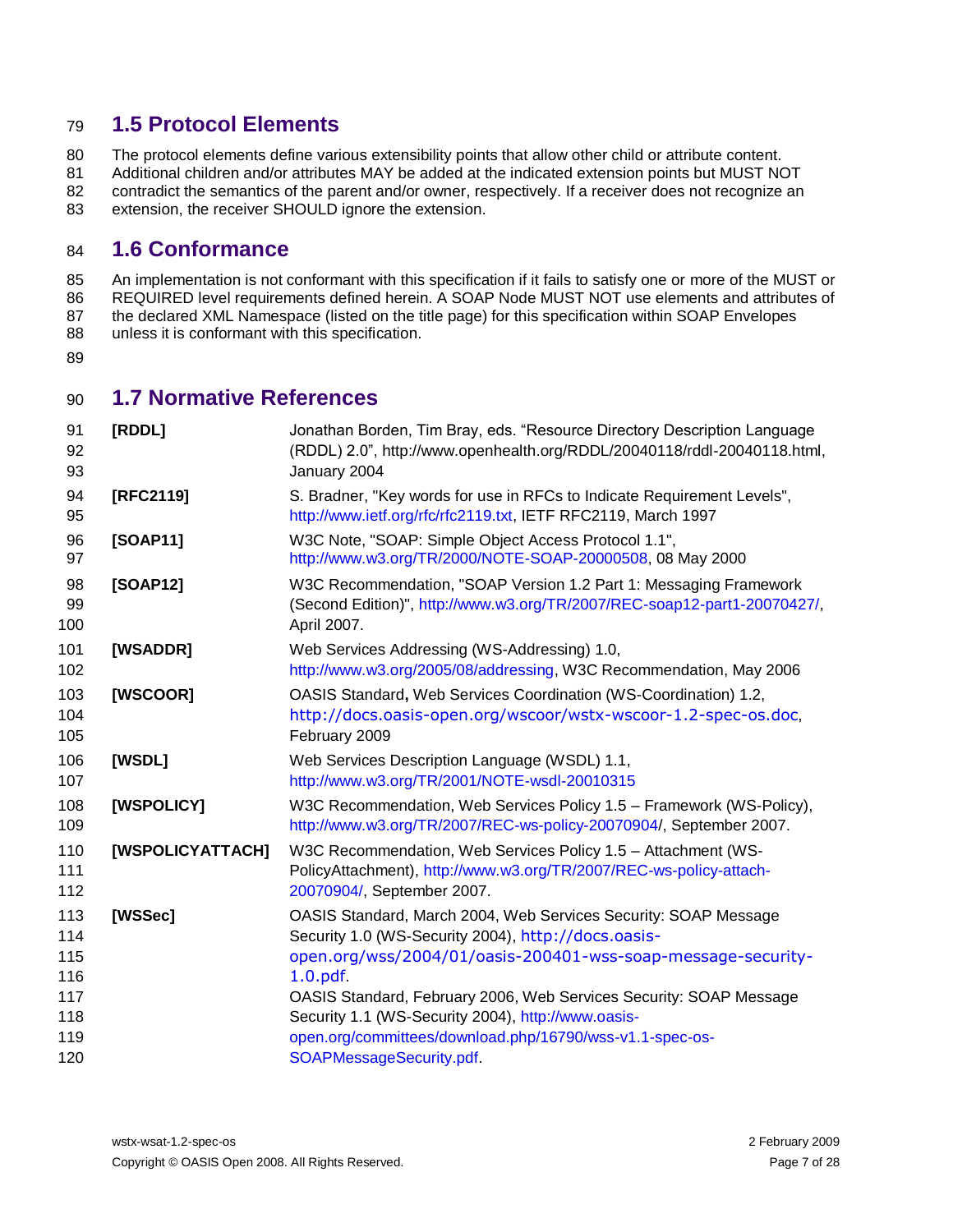<span id="page-7-5"></span><span id="page-7-4"></span><span id="page-7-3"></span><span id="page-7-2"></span><span id="page-7-1"></span><span id="page-7-0"></span>

| 121<br>122<br>123 | [WSSecConv]   | OASIS Standard, WS-SecureConversation 1.4, February 2009<br>http://docs.oasis-open.org/ws-sx/ws-secureconversation/v1.4/os/ws-<br>secureconversation-1.4-spec-os.doc |
|-------------------|---------------|----------------------------------------------------------------------------------------------------------------------------------------------------------------------|
| 124<br>125<br>126 | [WSSecPolicy] | OASIS Standard, WS-SecurityPolicy 1.3, February 2009.<br>http://docs.oasis-open.org/ws-sx/ws-securitypolicy/v1.3/os/ws-<br>securitypolicy-1.3-spec-os.doc.           |
| 127<br>128        | [WSTrust]     | OASIS Standard, WS-Trust 1.4, February 2009. http://docs.oasis-<br>open.org/ws-sx/ws-trust/v1.4/os/ws-trust-1.4-spec-os.doc                                          |
| 129<br>130        | [XML]         | W3C Recommendation, "Extensible Markup Language (XML) 1.0 (Fourth<br>Edition)", http://www.w3.org/TR/2006/REC-xml-20060816, 16 August 2006                           |
| 131<br>132        | $[XML-ns]$    | W3C Recommendation, "Namespaces in XML (Second Edition)",<br>http://www.w3.org/TR/2006/REC-xml-names-20060816, 16 August 2006                                        |
| 133<br>134        | [XML-Schema1] | W3C Recommendation, " XML Schema Part 1: Structures Second Edition",<br>http://www.w3.org/TR/2004/REC-xmlschema-1-20041028, 28 October 2004                          |
| 135<br>136        | [XML-Schema2] | W3C Recommendation, "XML Schema Part 2: Datatypes Second Edition",<br>http://www.w3.org/TR/2004/REC-xmlschema-2-20041028, 28 October 2004                            |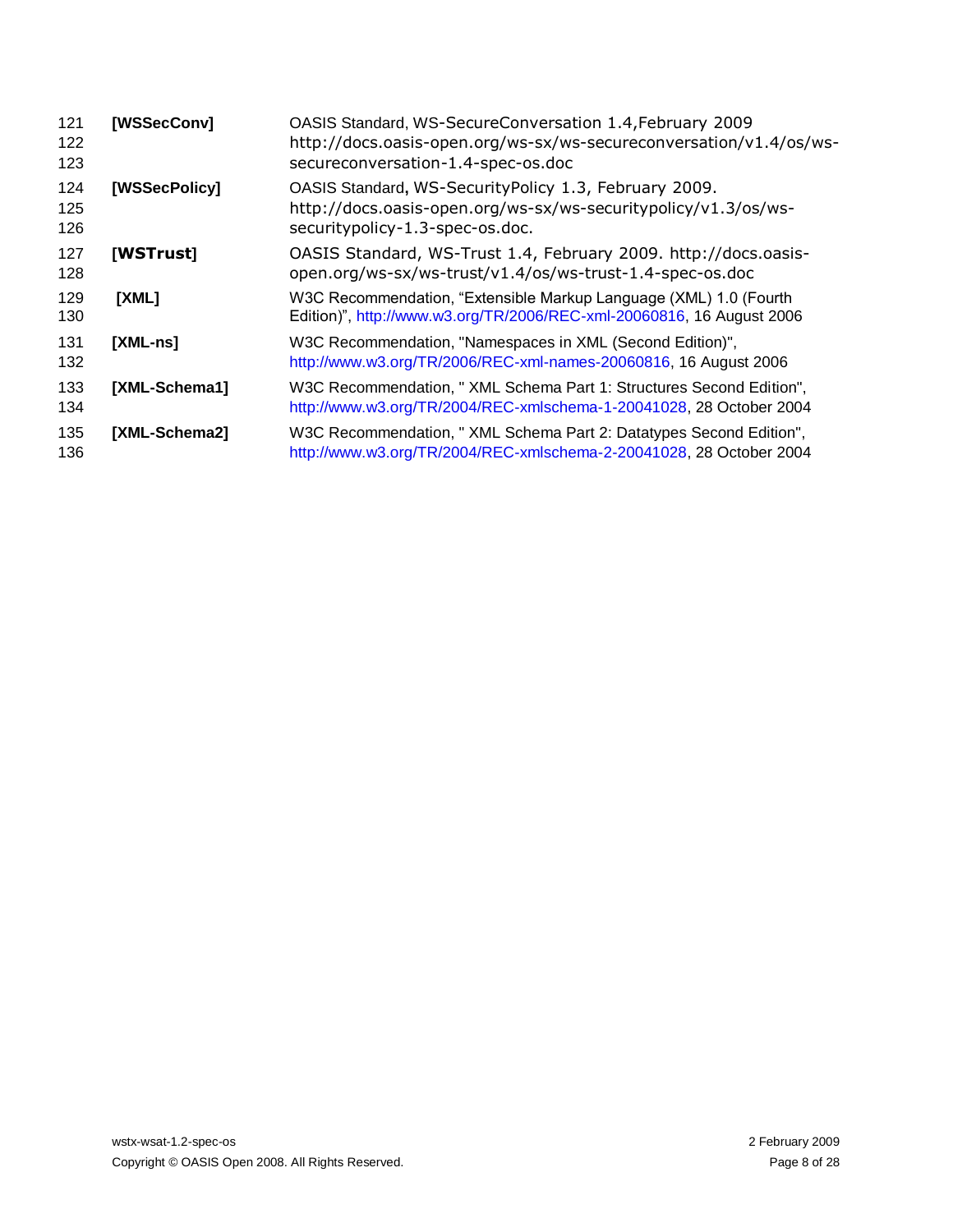## **2 Atomic Transaction Context**

138 WS-AtomicTransaction builds on WS-Coordination [\[WSCOOR\]](#page-6-3), which defines an Activation service, a Registration service, and a CoordinationContext type. Example message flows and a complete description of creating and registering for coordinated activities is found in WS-Coordination [\[WSCOOR\]](#page-6-3). The Atomic Transaction coordination context is a CoordinationContext type with the coordination type defined in this section. Atomic Transaction application messages that propagate a coordination context MUST use an Atomic Transaction coordination context. If these application messages use a SOAP binding, the Atomic Transaction coordination context MUST flow as a SOAP header in the message. WS-AtomicTransaction adds the following semantics to the CreateCoordinationContext operation on the Activation service: If the request includes the CurrentContext element, the target coordinator is interposed as a subordinate 148 to the coordinator stipulated inside the CurrentContext element. If the request does not include a CurrentContext element, the target coordinator creates a new transaction and acts as the root. A coordination context MAY have an Expires element. This element specifies the period, measured from the point in time at which the context was first created or received, after which a transaction MAY be terminated solely due to its length of operation. From that point forward, the coordinator MAY elect to unilaterally roll back the transaction, so long as it has not made a commit decision. Similarly a 2PC participant MAY elect to abort its work in the transaction so long as it has not already decided to prepare. The Atomic Transaction protocol is identified by the following coordination type: http://docs.oasis-open.org/ws-tx/wsat/2006/06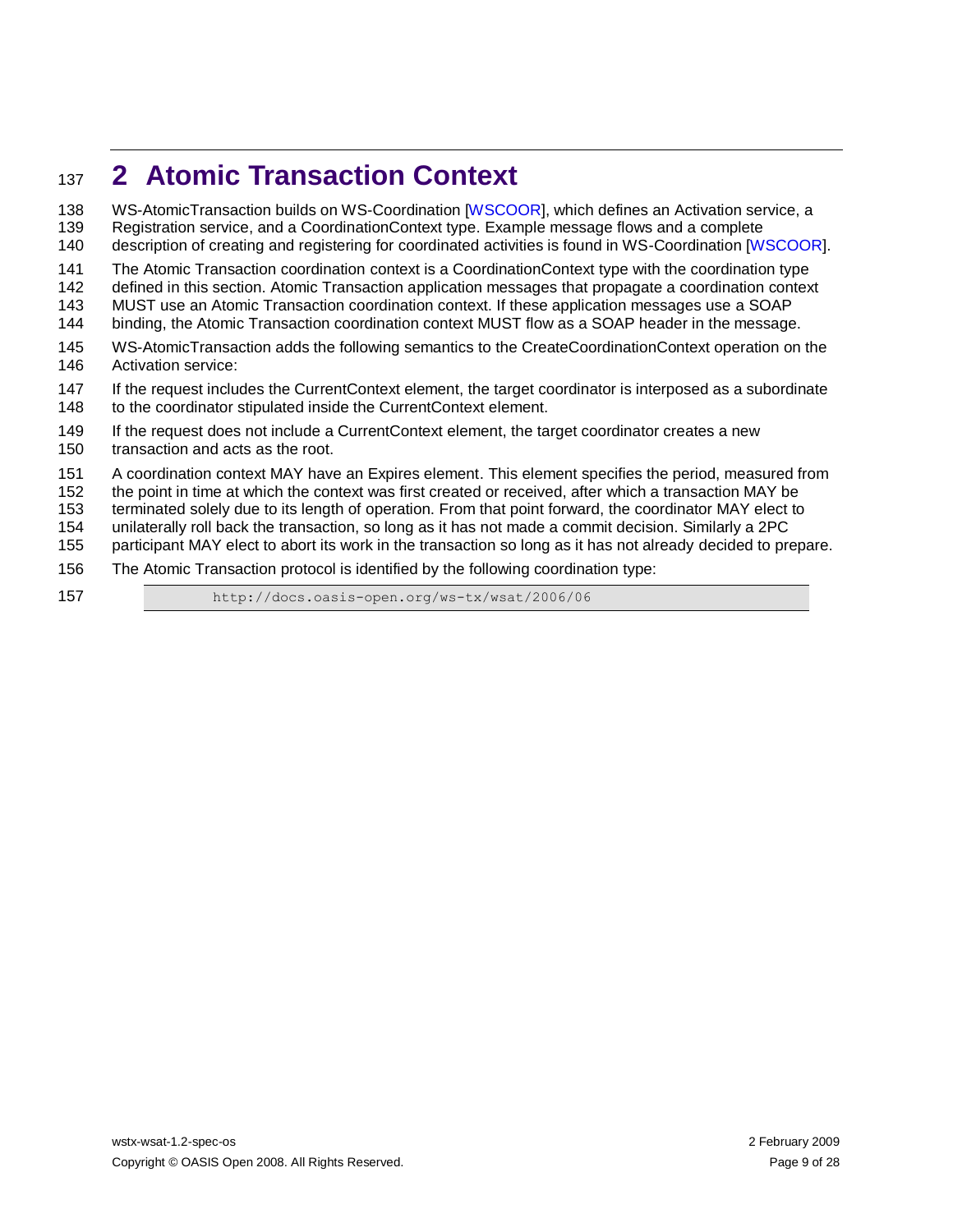## **3 Atomic Transaction Protocols**

- This specification defines the following protocols for Atomic Transactions:
- **Completion:** The completion protocol initiates commit processing. Based on each protocol's registered
- participants, the coordinator begins with Volatile 2PC and then proceeds through Durable 2PC. The final result is signaled to the initiator.
- **Two-Phase Commit (2PC)**: The 2PC protocol coordinates registered participants to reach a commit or abort decision, and ensures that all participants are informed of the final result. The 2PC protocol has two variants:
- **Volatile 2PC:** Participants managing volatile resources such as a cache register for this protocol.
- **Durable 2PC:** Participants managing durable resources such as a database register for this protocol.
- 168 A participant MAY register for more than one of these protocols.

#### **3.1 Preconditions**

- The correct operation of the protocols requires that a number of preconditions must be established prior to the processing:
- The source SHOULD have knowledge of the destination's policies, if any, and the source SHOULD be capable of formulating messages that adhere to this policy.
- If a secure exchange of messages is required, then the source and destination MUST have appropriate
- security credentials (such as transport-level security credentials or security tokens) in order to protect the messages.

#### **3.2 Completion Protocol**

- 178 The Completion protocol is used by an application to tell the coordinator to either try to commit or abort an Atomic Transaction. After the transaction has completed, a status is returned to the application.
- An initiator that registers for this protocol MUST use the following protocol identifier:
- 

http://docs.oasis-open.org/ws-tx/wsat/2006/06/Completion

- A Completion protocol coordinator MUST be the root coordinator of an Atomic Transaction. The
- Registration service for a subordinate coordinator MUST respond to an attempt to register for this coordination protocol with the WS-Coordination fault Cannot Register Participant.
- The diagram below illustrates the protocol abstractly. Refer to section [9](#page-22-0) [State Tables](#page-22-0) for a detailed
- description of this protocol.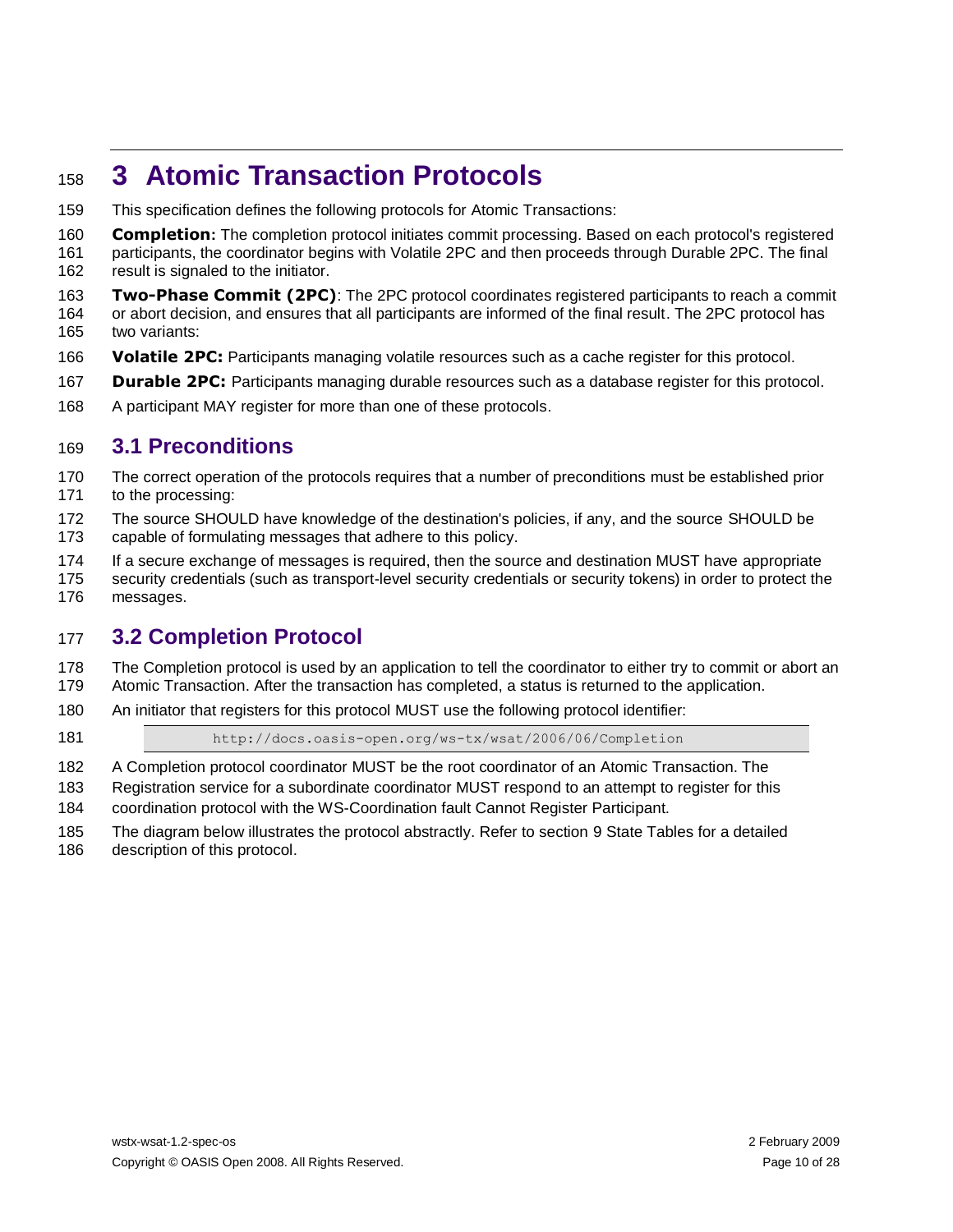

- 
- The coordinator accepts:
- Commit
- Upon receipt of this notification, the coordinator knows that the initiator has completed application processing. A coordinator that is Active SHOULD attempt to commit the transaction.
- Rollback
- Upon receipt of this notification, the coordinator knows that the initiator has terminated application processing. A coordinator that is Active MUST abort the transaction.
- The initiator accepts:
- Committed
- Upon receipt of this notification, the initiator knows that the coordinator reached a decision to commit.
- Aborted
- Upon receipt of this notification, the initiator knows that the coordinator reached a decision to abort.
- A coordination service that supports an Activation service MUST support the Completion protocol.

#### **3.3 Two-Phase Commit Protocol**

 The Two-Phase Commit (2PC) protocol is a Coordination protocol that defines how multiple participants reach agreement on the outcome of an Atomic Transaction. The 2PC protocol has two variants: Volatile 2PC and Durable 2PC.

#### **3.3.1 Volatile Two-Phase Commit Protocol**

 Upon receiving a Commit notification in the Completion protocol, the root coordinator begins the prepare phase of all participants registered for the Volatile 2PC protocol. All participants registered for this protocol MUST respond before a Prepare is issued to a participant registered for Durable 2PC. Further participants MAY register with the coordinator until the coordinator issues a Prepare to any durable participant. Once this has happened the Registration Service for the coordinator MUST respond to any further Register requests with a Cannot Register Participant fault message. A volatile recipient is not guaranteed to receive a notification of the transaction's outcome.

- Participants that register for this protocol MUST use the following protocol identifier:
- http://docs.oasis-open.org/ws-tx/wsat/2006/06/Volatile2PC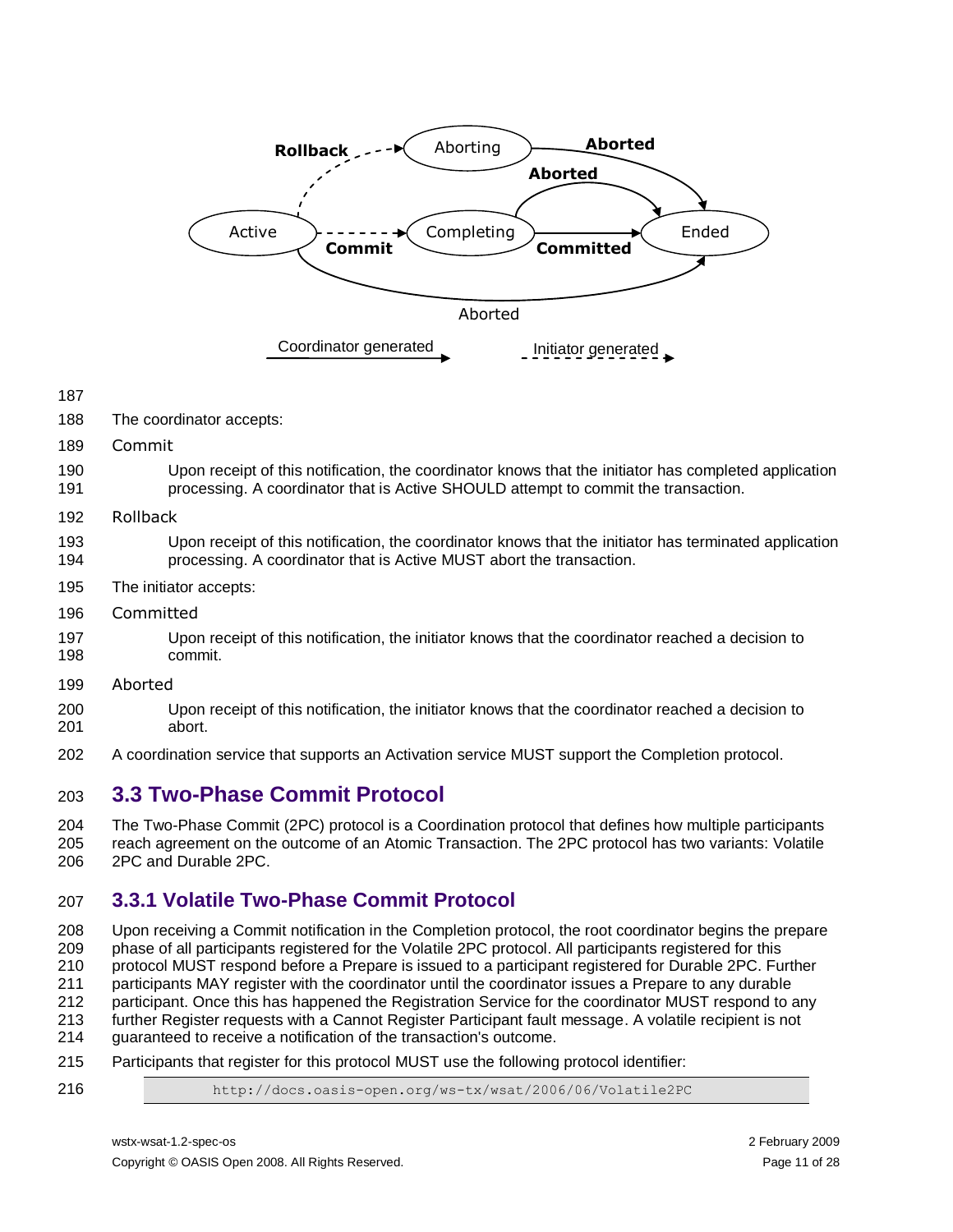#### **3.3.2 Durable Two-Phase Commit Protocol**

Upon successfully completing the prepare phase for Volatile 2PC participants, the root coordinator begins

the prepare phase for Durable 2PC participants. All participants registered for this protocol MUST

 respond Prepared or ReadOnly before a Commit notification is issued to a participant registered for either protocol.

Participants that register for this protocol MUST use the following protocol identifier:

http://docs.oasis-open.org/ws-tx/wsat/2006/06/Durable2PC

#### **3.3.3 2PC Diagram and Notifications**

 The diagram below illustrates the protocol abstractly. Refer to section [9](#page-22-0) [State Tables](#page-22-0) for a detailed description of this protocol.



- The participant accepts:
- Prepare

 Upon receipt of this notification, the participant knows to enter phase one and vote on the outcome of the transaction. A participant that is Active MUST respond by sending Aborted, Prepared, or ReadOnly notification as its vote. If the participant does not know of the transaction, it MUST send an Aborted notification. If the participant knows that it has already voted, it MUST resend the same vote.

Rollback

 Upon receipt of this notification, the participant knows to abort and forget the transaction. A participant that is not Committing MUST respond by sending an Aborted notification and SHOULD then forget all knowledge of this transaction. If the participant does not know of the transaction, it MUST send an Aborted notification to the coordinator.

Commit

 Upon receipt of this notification, the participant knows to commit the transaction. This notification MUST only be sent after phase one and if the participant voted to commit. If the participant does not know of the transaction, it MUST send a Committed notification to the coordinator.

- The coordinator accepts:
- Prepared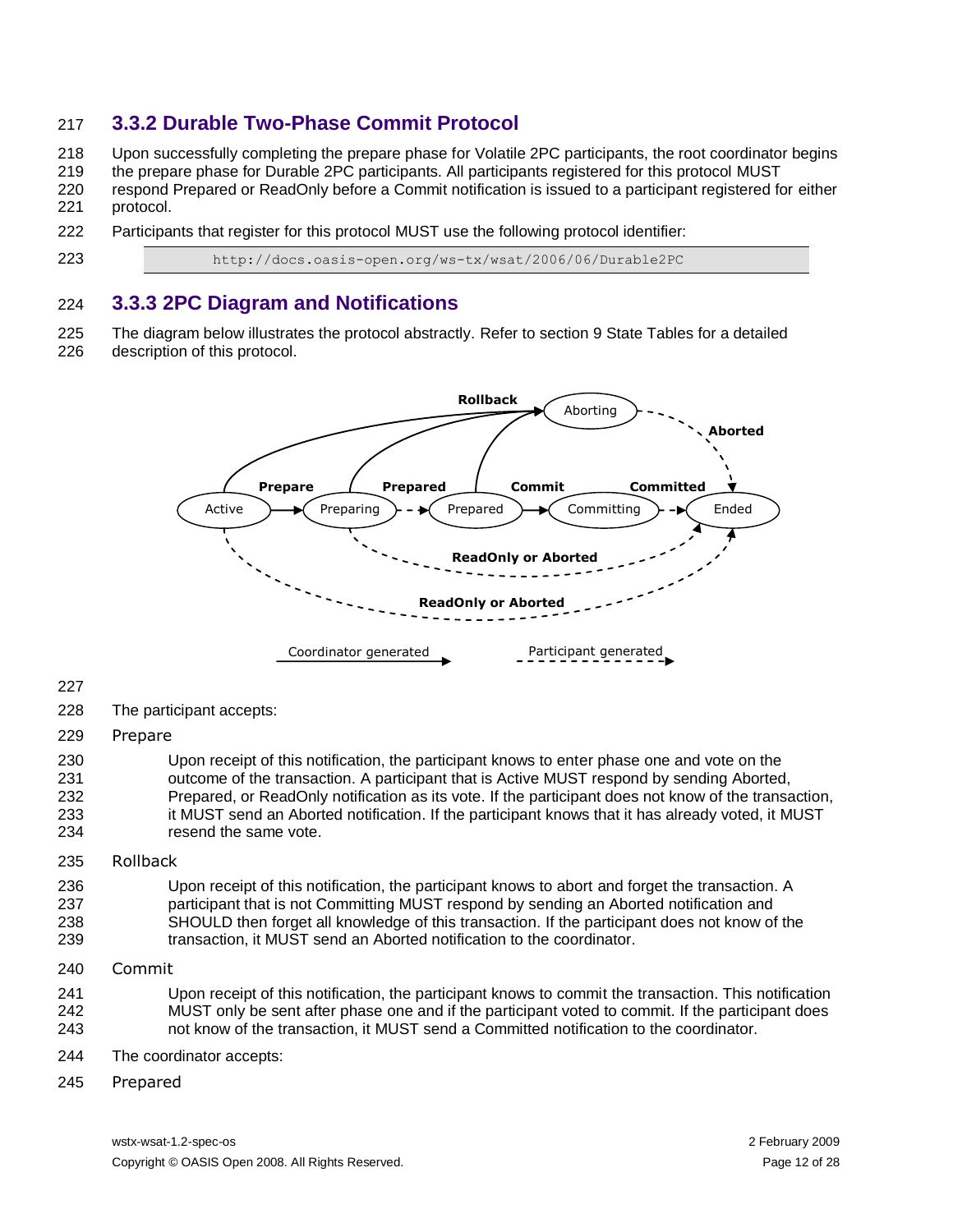Upon receipt of this notification, the coordinator knows the participant is Prepared and votes to commit the transaction.

#### ReadOnly

- Upon receipt of this notification, the coordinator knows the participant votes to commit the transaction, and has forgotten the transaction. The participant does not wish to participate in phase two.
- Aborted
- Upon receipt of this notification, the coordinator knows the participant has aborted and forgotten the transaction.
- Committed
- Upon receipt of this notification, the coordinator knows the participant has committed and forgotten the transaction.
- Conforming implementations MUST implement the 2PC protocol.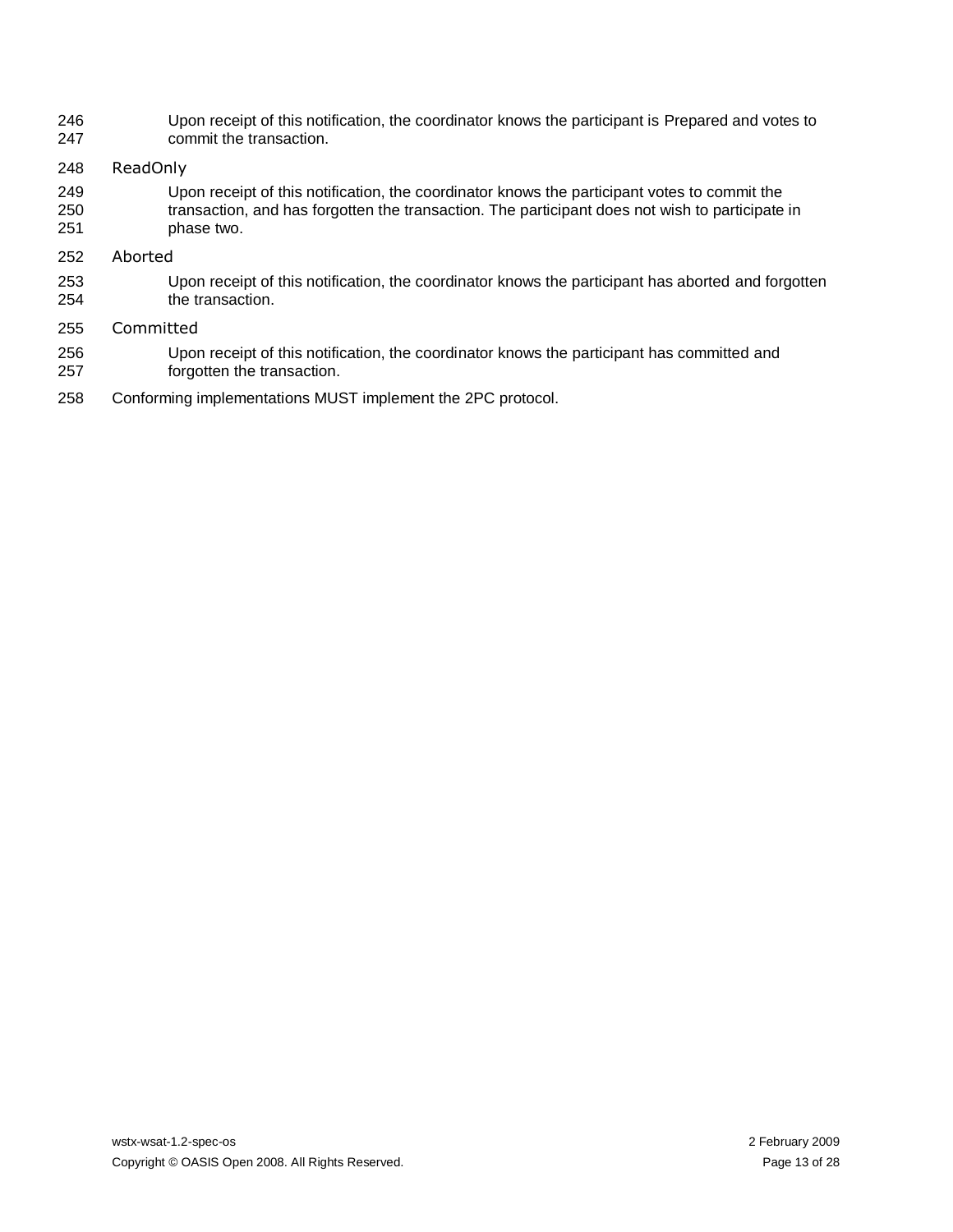## **4 Policy Assertion**

WS-Policy Framework [\[WSPOLICY\]](#page-6-5) and WS-Policy Attachment [\[WSPOLICYATTACH\]](#page-6-9) collectively define

- a framework, model and grammar for expressing the capabilities, requirements, and general
- characteristics of entities in an XML Web services-based system. To enable a Web service to describe
- transactional capabilities and requirements of a service and its operations, this specification defines an
- Atomic Transaction policy assertion that leverages the WS-Policy [\[WSPOLICY\]](#page-6-5) framework.

#### **4.1 Assertion Model**

 The Atomic Transaction policy assertion is provided by a Web service to qualify the transactional processing of messages associated with the particular operation to which the assertion is scoped. It indicates whether a requester MAY or MUST include an Atomic Transaction coordination context flowed with the message.

#### **4.2 Normative Outline**

The normative outline for the Atomic Transaction policy assertion is:

```
272 <wsat:ATAssertion [wsp:Optional="true"]? ... >
273 ...<br>274 </wsa
```
- </wsat:ATAssertion>
- The following describes additional, normative constraints on the outline listed above:
- /wsat:ATAssertion
- A policy assertion that specifies that an Atomic Transaction coordination context MUST be flowed inside a
- requester"s message. From the perspective of the requester, the target service that processes the
- transaction MUST behave as if it had participated in the transaction. For application messages that use a
- SOAP binding, the Atomic Transaction coordination context MUST flow as a SOAP header in the message.
- /wsat:ATAssertion/@wsp:Optional="true"
- Per WS-Policy [\[WSPOLICY\]](#page-6-5), this is compact notation for two policy alternatives, one with and one without the assertion.
- The Atomic Transaction policy assertion MUST NOT include a wsp:Ignorable attribute with a value of "true".

#### **4.3 Assertion Attachment**

- Because the Atomic Transaction policy assertion indicates Atomic Transaction behavior for a single operation, the assertion has an Operation Policy Subject [\[WSPOLICYATTACH\]](#page-6-9).
- 290 WS-PolicyAttachment defines two WSDL [\[WSDL\]](#page-6-0) policy attachment points with an Operation Policy Subject:
- wsdl:portType/wsdl:operation A policy expression containing the Atomic Transaction policy assertion
- MUST NOT be attached to a wsdl:portType; the Atomic Transaction policy assertion specifies a concrete behavior whereas the wsdl:portType is an abstract construct.
- wsdl:binding/wsdl:operation A policy expression containing the Atomic Transaction policy assertion SHOULD be attached to a wsdl:binding.

#### **4.4 Assertion Example**

An example use of the Atomic Transaction policy assertion follows: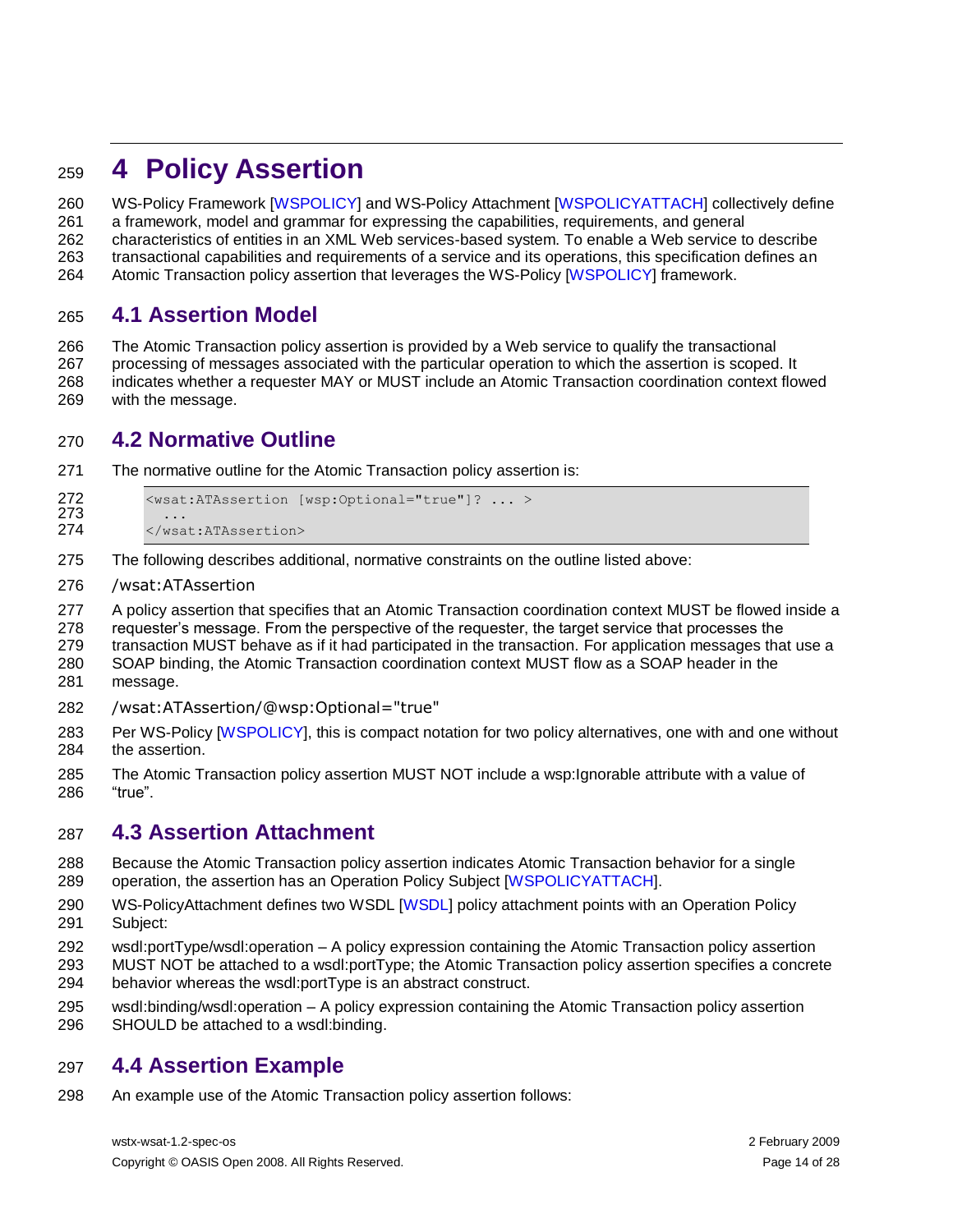| 299 | (01) | <wsdl:definitions< th=""></wsdl:definitions<>                                                                |
|-----|------|--------------------------------------------------------------------------------------------------------------|
| 300 | (02) | targetNamespace="bank.example.com"                                                                           |
| 301 | (03) | xmlns:tns="bank.example.com"                                                                                 |
| 302 | (04) | xmlns:wsdl="http://schemas.xmlsoap.org/wsdl/"                                                                |
| 303 | (05) | xmlns:wsp="http://schemas.xmlsoap.org/ws/2004/09/policy"                                                     |
| 304 | (06) | xmlns:wsat="http://docs.oasis-open.org/ws-tx/wsat/2006/06"                                                   |
| 305 | (07) | xmlns:wsu="http://docs.oasis-open.org/wss/2004/01/oasis-200401-wss-                                          |
| 306 |      | wssecurity-utility-1.0.xsd" >                                                                                |
| 307 | (08) | <wsp:policy wsu:id="TransactedPolicy"></wsp:policy>                                                          |
| 308 | (09) | <wsat: atassertion="" optional="true" wsp:=""></wsat:>                                                       |
| 309 | (10) | omitted assertions                                                                                           |
| 310 | (11) |                                                                                                              |
| 311 | (12) | omitted elements                                                                                             |
| 312 | (13) | <wsdl:binding name="BankBinding" type="tns:BankPortType"></wsdl:binding>                                     |
| 313 | (14) | omitted elements                                                                                             |
| 314 | (15) | <wsdl:operation name="TransferFunds"></wsdl:operation>                                                       |
| 315 | (16) | <wsp:policyreference <="" th="" uri="#TransactedPolicy" wsdl:required="true"></wsp:policyreference>          |
| 316 | /    |                                                                                                              |
| 317 | (17) | omitted elements                                                                                             |
| 318 | (18) |                                                                                                              |
| 319 | (19) |                                                                                                              |
| 320 | (20) |                                                                                                              |
| 321 |      |                                                                                                              |
| 322 |      | Lines 8-11 are a policy expression that includes an Atomic Transaction policy assertion (line 9) to indicate |

323 that an Atomic Transaction in WS-Coordination [\[WSCOOR\]](#page-6-3) format MAY be used.

324 Lines 13-19 are a WSDL [\[WSDL\]](#page-6-0) binding. Line 16 indicates that the policy in lines 8-11 applies to this binding, specifically indicating that an Atomic Transaction MAY flow inside messages.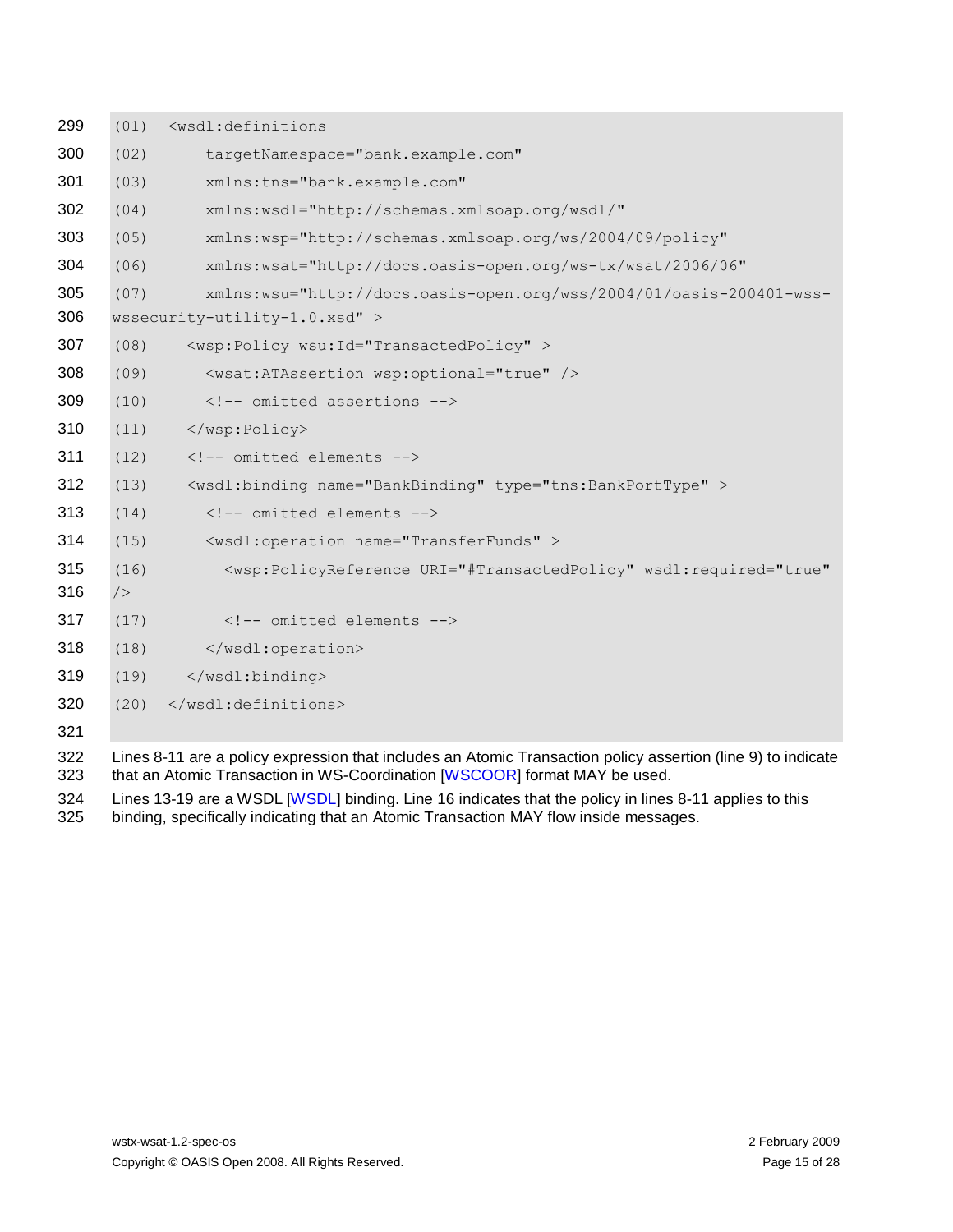### <span id="page-15-0"></span>**5 Transaction Faults**

Atomic Transaction faults MUST include, as the [action] property, the following fault action URI:

http://docs.oasis-open.org/ws-tx/wsat/2006/06/fault

The protocol faults defined in this section are generated if the condition stated in the preamble is met.

- These faults are targeted at a destination endpoint according to the protocol fault handling rules defined for that protocol.
- The definitions of faults in this section use the following properties:
- [Code] The fault code.
- [Subcode] The fault subcode.
- [Reason] A human readable explanation of the fault.
- [Detail] The detail element. If absent, no detail element is defined for the fault.
- For SOAP 1.2, the [Code] property MUST be either "Sender" or "Receiver". These properties are
- serialized into text XML as follows:
- 

| <b>SOAP Version   Sender</b> | Receiver                |  |
|------------------------------|-------------------------|--|
| SOAP 1.2                     | S12:Sender S12:Receiver |  |

The properties above bind to a SOAP 1.2 fault as follows:

| 342           | $<$ S12:Envelope>                                   |
|---------------|-----------------------------------------------------|
| 343           | $<$ S12:Header>                                     |
| 344           | $<$ wsa: Action $>$                                 |
| 345           | http://docs.oasis-open.org/ws-tx/wsat/2006/06/fault |
| 346           | $\langle$ /wsa:Action>                              |
| 347           | <!-- Headers elided for clarity.<br> $--&>$         |
| 348           | $\langle$ /S12:Header>                              |
| 349           | $<$ S12:Body>                                       |
| 350           | $<$ S12: Fault>                                     |
| 351           | $<$ S12:Code>                                       |
| 352           | $<$ S12:Value>[Code] $<$ /S12:Value>                |
| 353           | $<$ S12:Subcode>                                    |
| 354           | $<$ S12:Value>[Subcode] $<$ /S12:Value>             |
| 355           | $\langle$ /S12:Subcode>                             |
| 356           | $\langle$ /S12:Code>                                |
| 357           | $<$ S12: Reason>                                    |
| 358           | <s12:text xml:lang="en">[Reason]</s12:text>         |
| 359           | $\langle$ /S12:Reason>                              |
| 360           | $<$ S12:Detail>                                     |
| 361           | [Detail]                                            |
| 362           |                                                     |
| 363           | $\langle$ /S12:Detail>                              |
| 364           | $\langle$ /S12: Fault>                              |
| 365           | $\langle$ /S12:Body>                                |
| 366           |                                                     |
| 367           | The properties bind to a SOAP 1.1 fault as follows: |
| $\sim$ $\sim$ |                                                     |

| 368 | $<$ S $11$ : Envelope>           |
|-----|----------------------------------|
| 369 | $<$ S $11$ :Body $>$             |
| 370 | $<$ S11: Fault>                  |
| 371 | <faultcode>[Subcode]</faultcode> |
|     |                                  |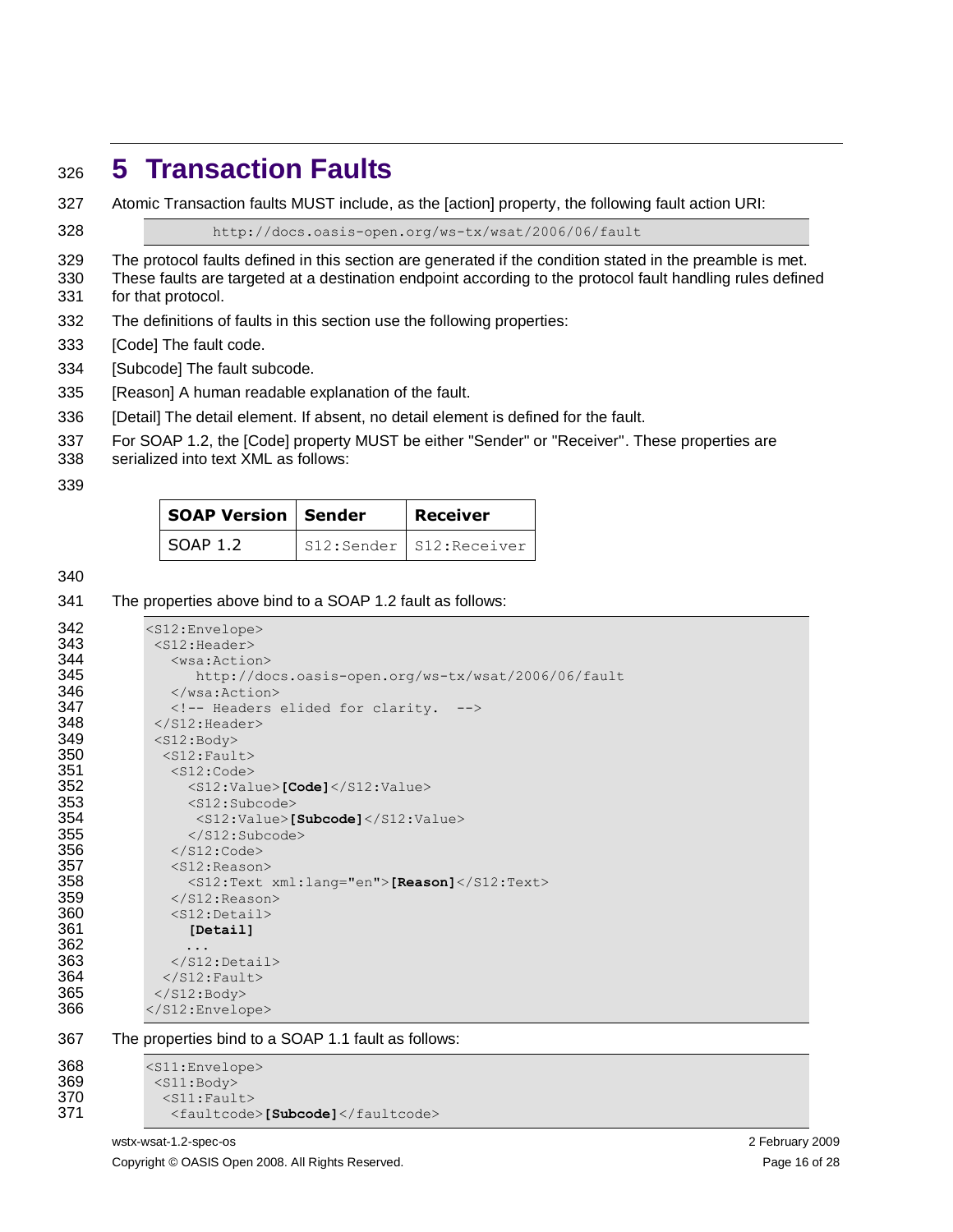```
372 <faultstring xml:lang="en">[Reason]</faultstring>
373 </S11:Fault>
374 </S11:Body>
375 </S11:Envelope>
```
#### **5.1 Inconsistent Internal State**

- This fault is sent by a participant or coordinator to indicate that a protocol violation has been detected after it is no longer possible to change the outcome of the transaction. This is indicative of a global
- consistency failure and is an unrecoverable condition.
- Properties:
- **[Code]** Sender
- **[Subcode]** wsat:InconsistentInternalState
- **[Reason]** A global consistency failure has occurred. This is an unrecoverable condition.
- **[Detail]** Unspecified

#### **5.2 Unknown Transaction**

- This fault is sent by a coordinator to indicate that it has no knowledge of the transaction and consequently cannot convey the outcome.
- Properties:
- [Code] Sender
- **[Subcode]** wsat:UnknownTransaction
- **[Reason]** The coordinator has no knowledge of the transaction. This is an unrecoverable condition.
- **[Detail]** Unspecified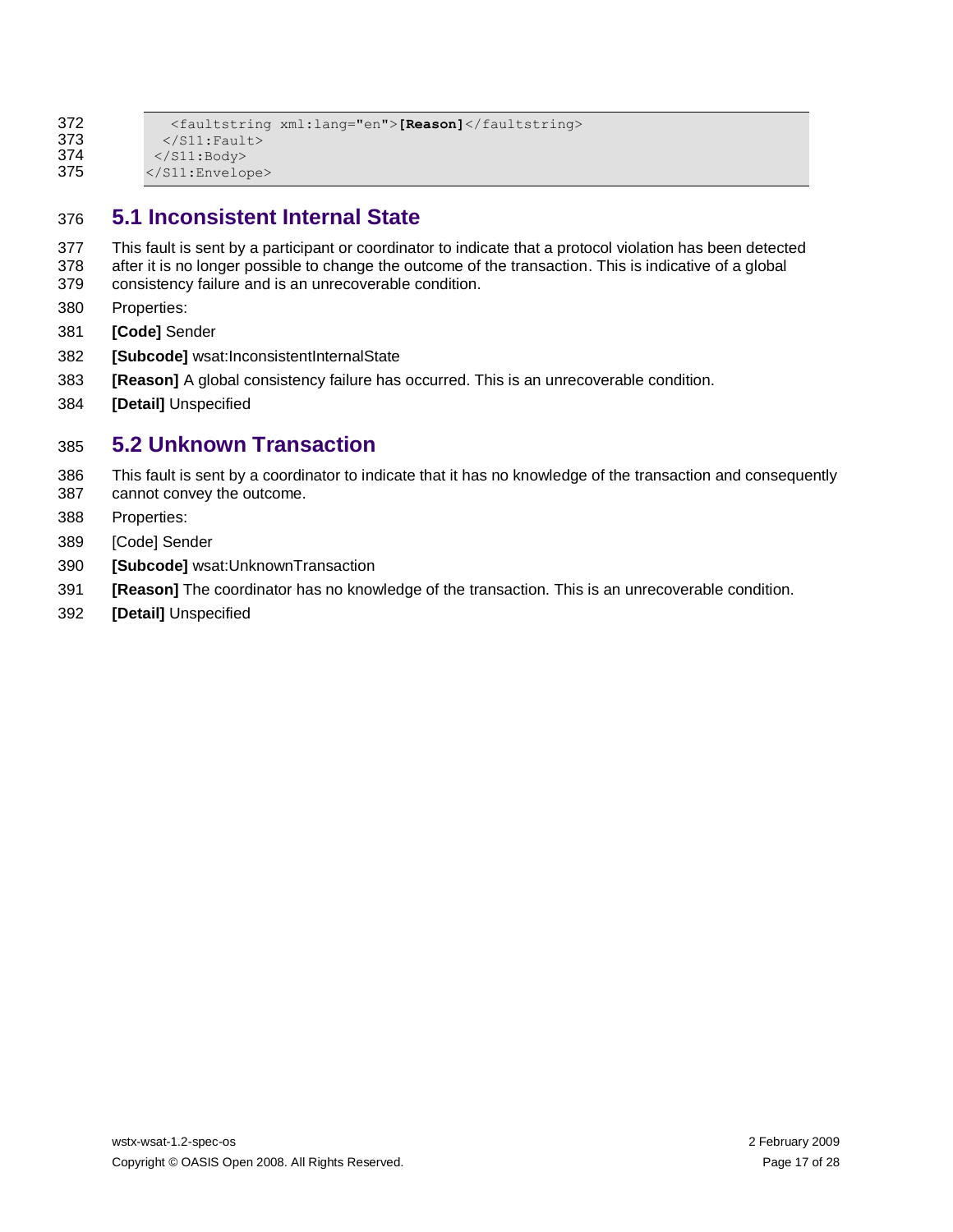## **6 Security Model**

The security model for Atomic Transactions builds on the model defined in WS-Coordination [\[WSCOOR\]](#page-6-3).

- That is, services have policies specifying their requirements and requestors provide claims (either implicit or explicit) and the requisite proof of those claims. Coordination context creation establishes a base
- secret which can be delegated by the creator as appropriate.
- Because Atomic Transactions represent a specific use case rather than the general nature of coordination contexts, additional aspects of the security model can be specified.
- All access to Atomic Transaction protocol instances is on the basis of identity. The nature of transactions, specifically the uncertainty of systems means that the security context established to register for the protocol instance may not be available for the entire duration of the protocol.
- Consider, for example, the scenarios where a participant has committed its part of the transaction, but for
- some reason the coordinator never receives acknowledgement of the commit. The result is that when
- communication is re-established in the future, the coordinator will attempt to confirm the commit status of
- the participant, but the participant, having committed the transaction and forgotten all information
- associated with it, no longer has access to the special keys associated with the token.
- The participant can only prove its identity to the coordinator when it indicates that the specified
- transaction is not in its log and assumed committed. This is illustrated in the figure below:



#### 

There are, of course, techniques to mitigate this situation but such options will not always be successful.

Consequently, when dealing with Atomic Transactions, it is critical that identity claims always be proven to

- ensure that correct access control is maintained by coordinators.
- There is still value in coordination context-specific tokens because they offer a bootstrap mechanism so

that all participants need not be pre-authorized. As well, it provides additional security because only those

instances of an identity with access to the token will be able to securely interact with the coordinator

(limiting privileges strategy). This is illustrated in the figure below: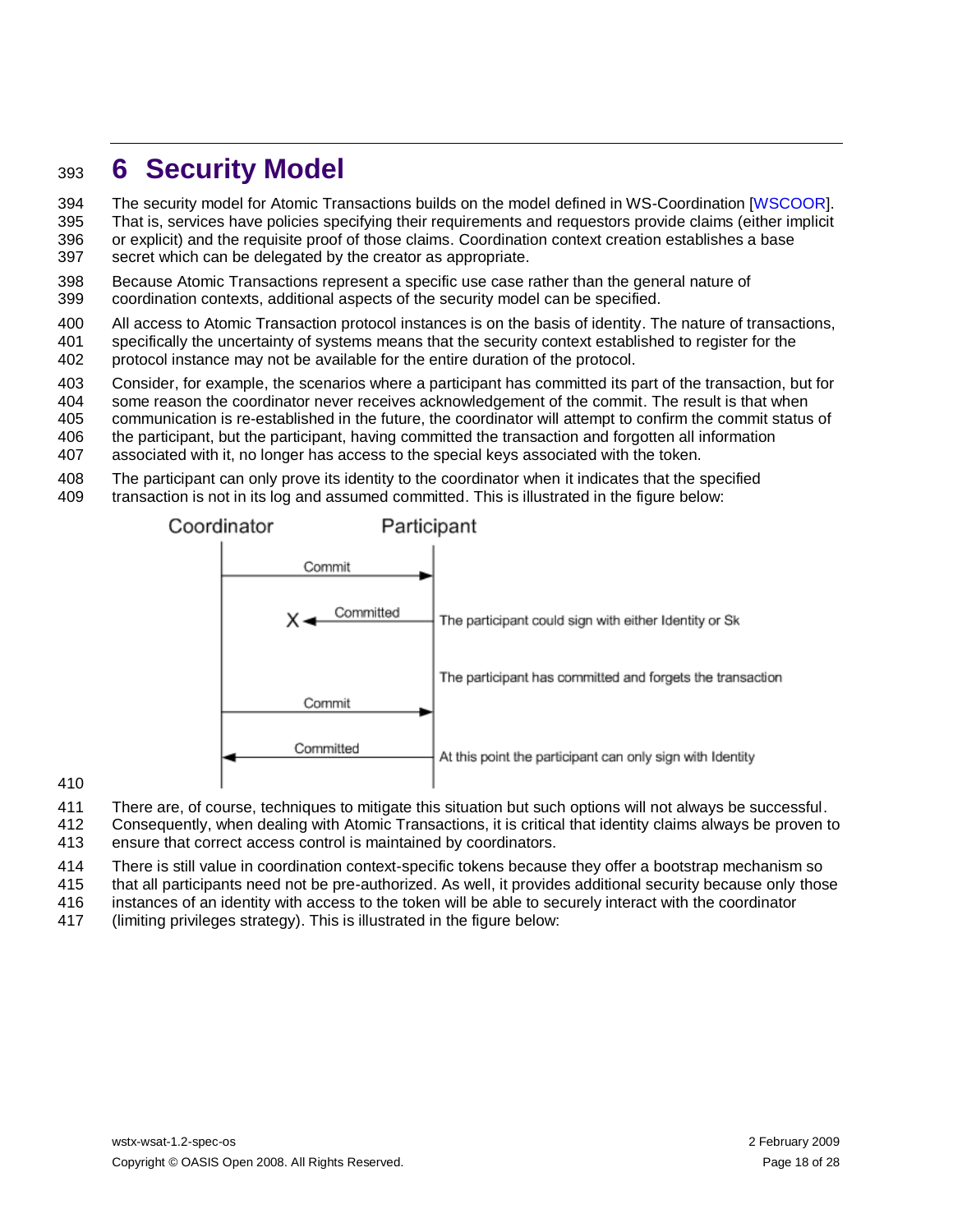

- 418
- 419 The "list" of authorized participants ensures that application messages having a coordination context are
- 420 properly authorized since altering the coordination context ID will not provide additional access unless (1)<br>421 the bootstrap key is provided, or (2) the requestor is on the authorized participant "list" of identities the bootstrap key is provided, or  $(2)$  the requestor is on the authorized participant "list" of identities.

wstx-wsat-1.2-spec-os 2 February 2009 Copyright © OASIS Open 2008. All Rights Reserved. **Page 19 of 28** Page 19 of 28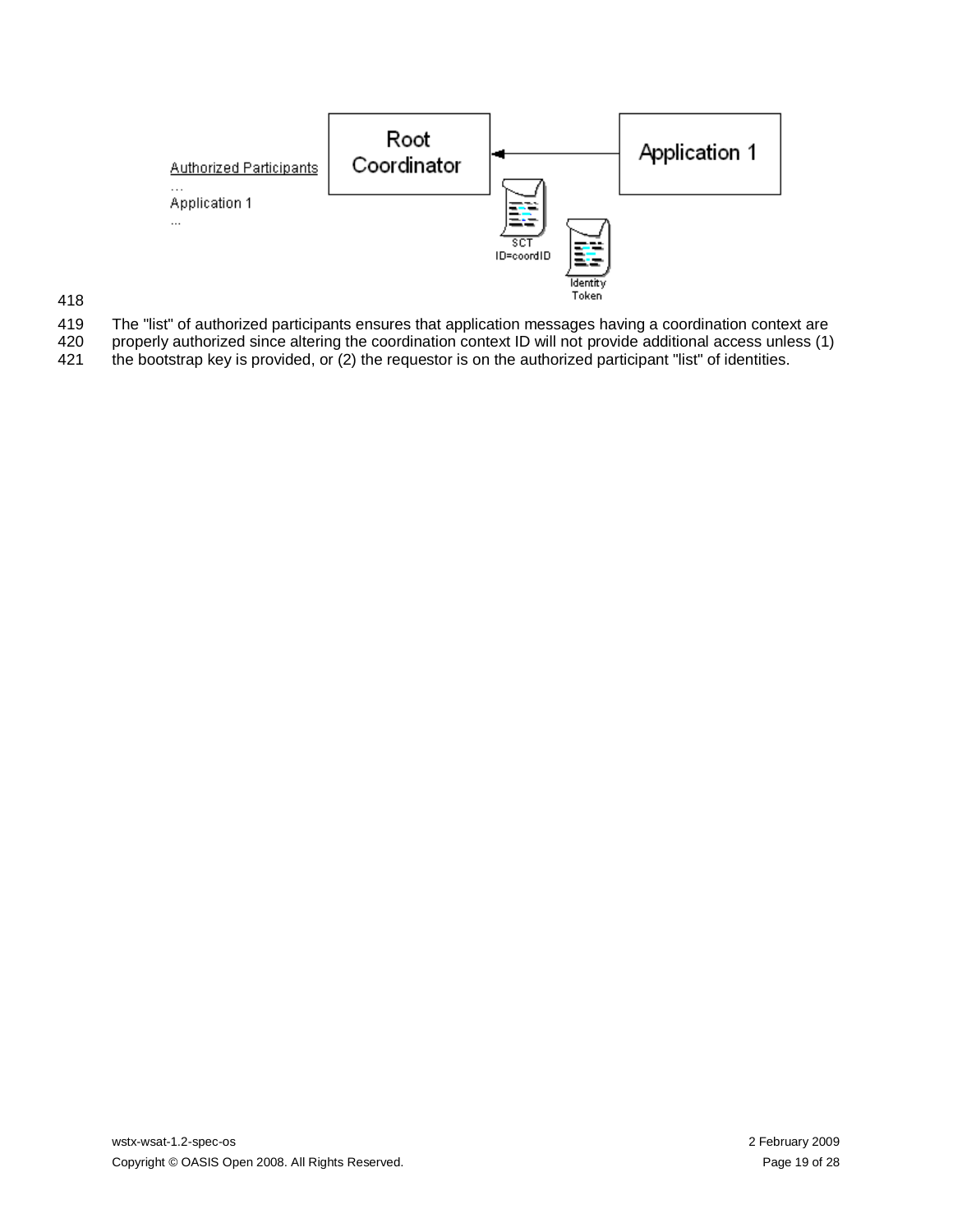## **7 Security Considerations**

It is strongly RECOMMENDED that the communication between services be secured using the

- mechanisms described in WS-Security [\[WSSec\]](#page-6-6). In order to properly secure messages, the body and all relevant headers need to be included in the signature. Specifically, the
- <wscoor:CoordinationContext> header needs to be signed with the body and other key message
- headers in order to "bind" the two together.
- 428 In the event that a participant communicates frequently with a coordinator, it is RECOMMENDED that a
- security context be established using the mechanisms described in WS-Trust [WSTrust] and WS-
- SecureConversation [\[WSSecConv\]](#page-7-4) allowing for potentially more efficient means of authentication.
- It is common for communication with coordinators to exchange multiple messages. As a result, the usage
- profile is such that it is susceptible to key attacks. For this reason it is strongly RECOMMENDED that the
- keys be changed frequently. This "re-keying" can be effected a number of ways. The following list outlines four common techniques:
- Attaching a nonce to each message and using it in a derived key function with the shared secret
- Using a derived key sequence and switch "generations"
- Closing and re-establishing a security context (not possible for delegated keys)
- Exchanging new secrets between the parties (not possible for delegated keys)
- It should be noted that the mechanisms listed above are independent of the Security Context Token
- (SCT) and secret returned when the coordination context is created. That is, the keys used to secure the
- channel may be independent of the key used to prove the right to register with the activity.
- 442 The security context MAY be re-established using the mechanisms described in WS-Trust [WSTrust] and
- WS-SecureConversation [\[WSSecConv\]](#page-7-4). Similarly, secrets MAY be exchanged using the mechanisms
- described in WS-Trust [WSTrust]. Note, however, that the current shared secret SHOULD NOT be used to encrypt the new shared secret. Derived keys, the preferred solution from this list, MAY be specified
- using the mechanisms described in WS-SecureConversation [\[WSSecConv\]](#page-7-4).
- The following list summarizes common classes of attacks that apply to this protocol and identifies the mechanism to prevent/mitigate the attacks:
- **Message alteration**  Alteration is prevented by including signatures of the message information using WS-Security [\[WSSec\]](#page-6-6).
- **Message disclosure**  Confidentiality is preserved by encrypting sensitive data using WS-Security [\[WSSec\]](#page-6-6).
- **Key integrity**  Key integrity is maintained by using the strongest algorithms possible (by comparing secured policies – see WS-Policy [\[WSPOLICY\]](#page-6-5) and WS-SecurityPolicy [\[WSSecPolicy\]](#page-7-5)).
- **Authentication** Authentication is established using the mechanisms described in WS-Security and WS-
- Trust [WSTrust]. Each message is authenticated using the mechanisms described in WS-Security [\[WSSec\]](#page-6-6).
- **Accountability** Accountability is a function of the type of and string of the key and algorithms being
- used. In many cases, a strong symmetric key provides sufficient accountability. However, in some environments, strong PKI signatures are required.
- 
- **Availability** Many services are subject to a variety of availability attacks. Replay is a common attack
- and it is RECOMMENDED that this be addressed as described in the next bullet. Other attacks, such as
- network-level denial of service attacks are harder to avoid and are outside the scope of this specification.
- That said, care should be taken to ensure that minimal processing be performed prior to any
- authenticating sequences.
- **Replay**  Messages may be replayed for a variety of reasons. To detect and eliminate this attack,
- mechanisms should be used to identify replayed messages such as the timestamp/nonce outlined in WS-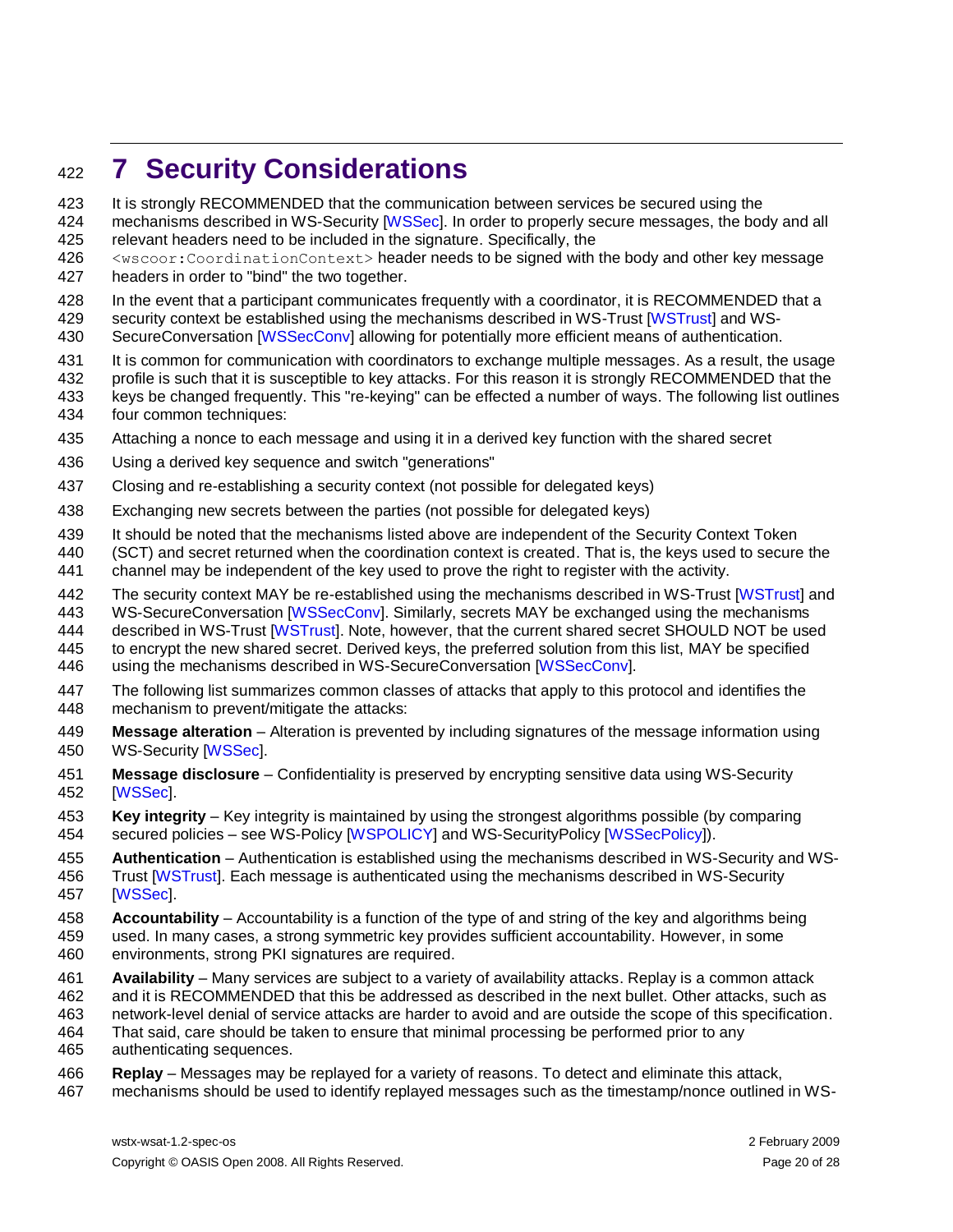468 Security [\[WSSec\]](#page-6-6). Alternatively, and optionally, other technologies, such as sequencing, can also be used 469 to prevent replay of application messages.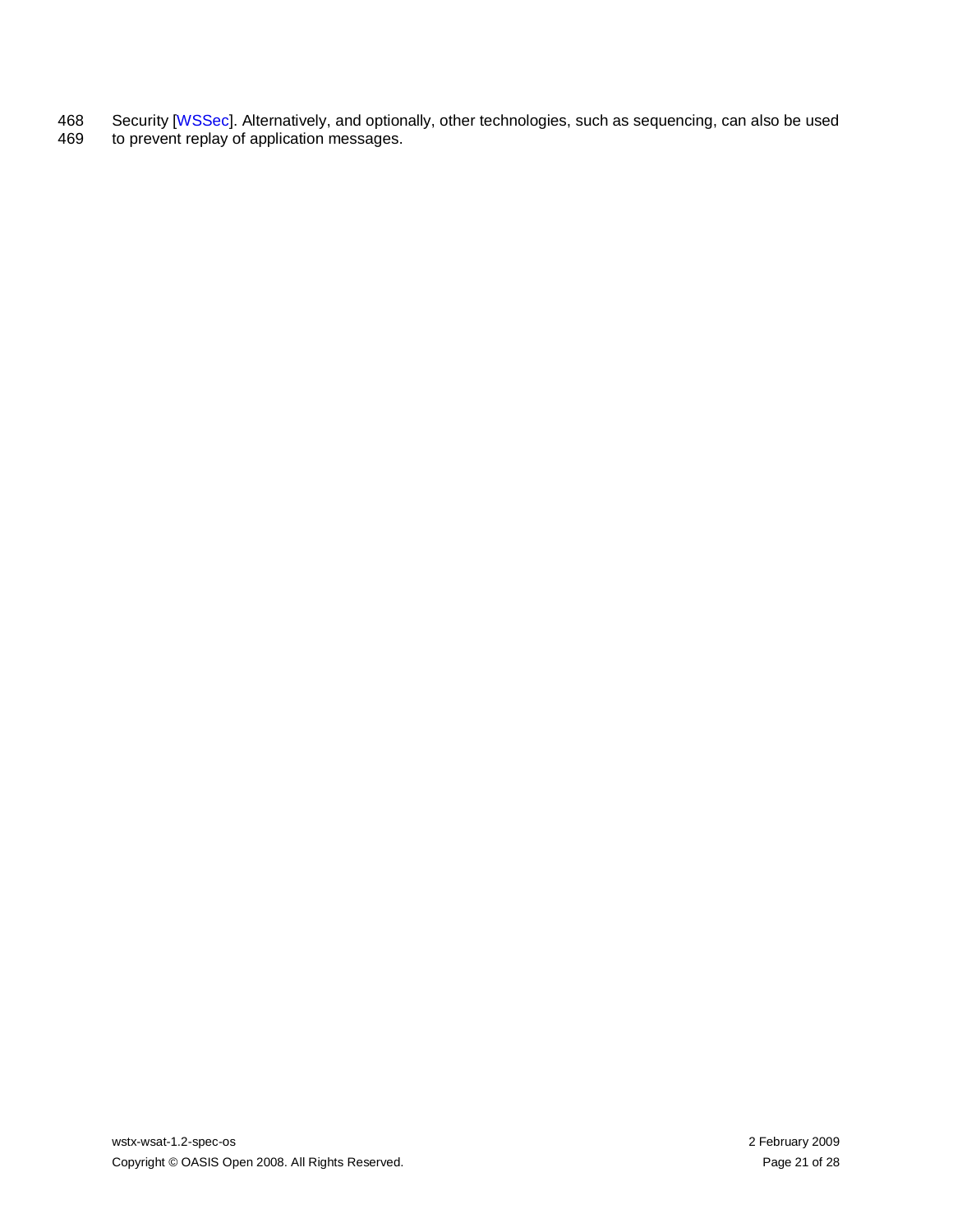## **8 Use of WS-Addressing Headers**

- The protocols defined in WS-AtomicTransaction use a "one way" message exchange pattern consisting of
- a sequence of notification messages between a Coordinator and a Participant. There are two types of notification messages used in these protocols:
- A notification message is a terminal message when it indicates the end of a coordinator/participant
- relationship. **Committed**, **Aborted** and **ReadOnly** are terminal messages, as are the protocol faults 476 defined in this specification and in WS-Coordination [\[WSCOOR\]](#page-6-3).
- A notification message is a non-terminal message when it does not indicate the end of a
- coordinator/participant relationship. **Commit**, **Rollback**, **Prepare** and **Prepared** are non-terminal messages.
- The following statements define addressing interoperability requirements for the Atomic Transaction message types:
- Non-terminal notification messages:
- MUST include a [source endpoint] property whose [address] property is not set to
- "http://www.w3.org/2005/08/addressing/anonymous" or
- 'http://www.w3.org/2005/08/addressing/none".
- Both terminal and non-terminal notification messages:
- MUST include a [reply endpoint] property whose [address] property is set to 'http://www.w3.org/2005/08/addressing/none".
- Notification messages used in WS-AtomicTransaction protocols MUST include as the [action] property an

action URI that consists of the wsat namespace URI concatenated with the "/" character and the element

- name of the message. For example:
- 
- http://docs.oasis-open.org/ws-tx/wsat/2006/06/Commit

 Notification messages are normally addressed according to section 3.3 of WS-Addressing 1.0 – Core [\[WSADDR\]](#page-6-4) by both coordinators and participants using the Endpoint References initially obtained during the Register-RegisterResponse exchange. If a [source endpoint] property is present in a notification message, it MAY be used by the recipient. Cases exist where a Coordinator or Participant has forgotten a transaction that is completed and needs to respond to a resent protocol message. In such cases, the [source endpoint] property SHOULD be used as described in section 3.3 of WS-Addressing 1.0 – Core [\[WSADDR\]](#page-6-4). Permanent loss of connectivity between a coordinator and a participant in an in-doubt state can result in data corruption.

Protocol faults raised by a Coordinator or Participant during the processing of a notification message are

- terminal notifications and MUST be composed using the same mechanisms as other terminal notification messages.
- All messages are delivered using connections initiated by the sender.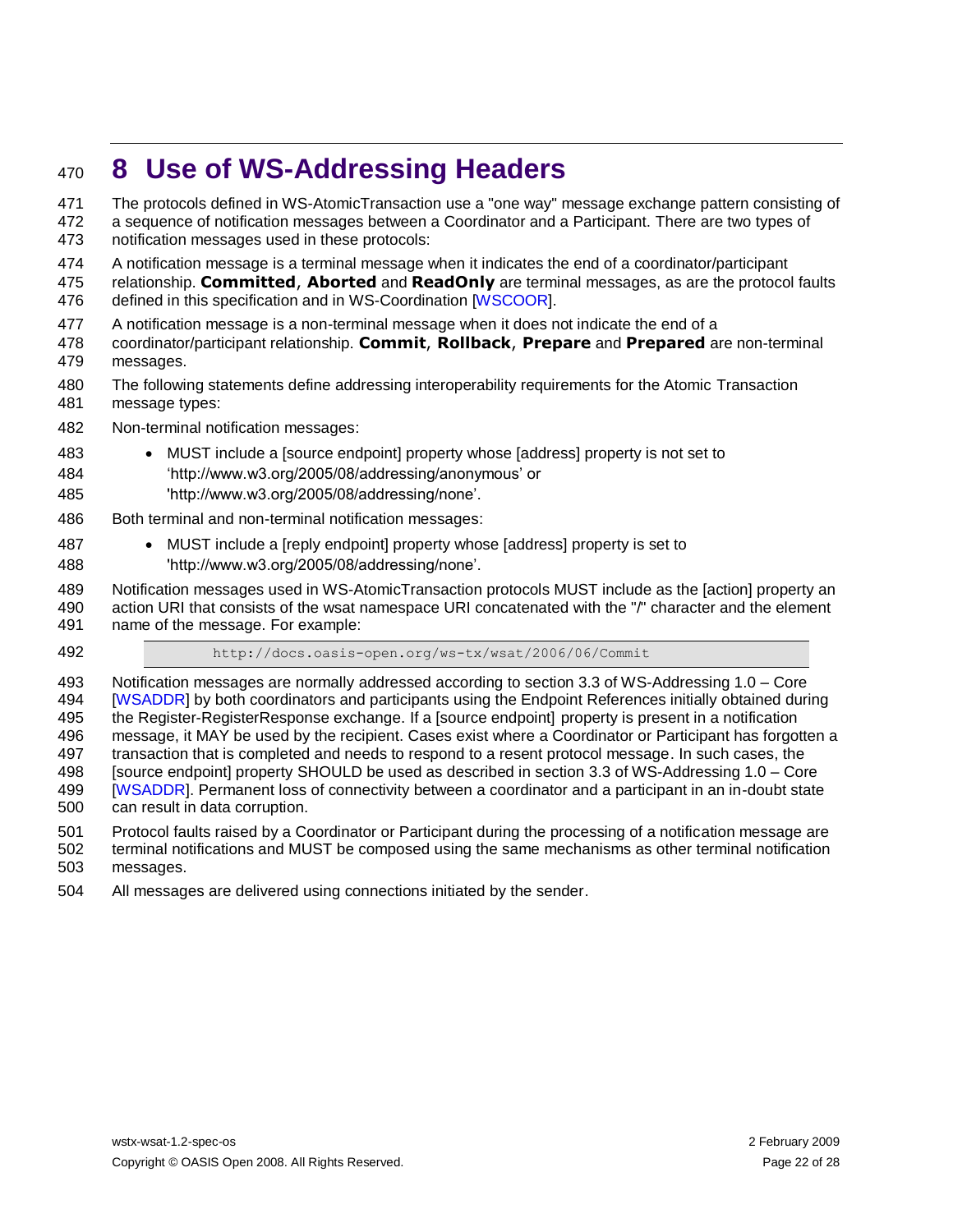## <span id="page-22-0"></span><sup>505</sup> **9 State Tables**

506 The following state tables specify the behavior of coordinators and participants when presented with 507 protocol messages or internal events.

508 Each cell in the tables uses the following convention:

509

| Legend            |
|-------------------|
| Action to<br>take |
| Next state        |

510

511 Each state supports a number of possible events. Expected events are processed by taking the

512 prescribed action and transitioning to the next state. Unexpected protocol messages MUST result in a

513 fault message as defined in the state tables. These faults use standard fault codes as defined in either

514 WS-Coordination [\[WSCOOR\]](#page-6-3) or in section [5](#page-15-0) [Transaction Faults.](#page-15-0) Events that may not occur in a given

515 state are labeled as N/A.

516 Notes:

517 Transitions with a "N/A" as their action are inexpressible. A TM should view these transitions as serious 518 internal consistency issues that are likely fatal conditions.

519 The "Internal events" shown are those events, created either within a TM itself or on its local system, that 520 cause state changes and/or trigger the sending of a protocol message.

#### 521 **9.1 Completion Protocol**

522

|                    | <b>Completion Protocol</b><br>(Coordinator View) |                                                       |                                    |  |  |
|--------------------|--------------------------------------------------|-------------------------------------------------------|------------------------------------|--|--|
| Inbound            | <b>States</b>                                    |                                                       |                                    |  |  |
| Events             | None                                             | Active                                                | Completing                         |  |  |
| Commit             | Unknown<br>Transaction<br>None                   | Initiate user<br>commit<br>Completing                 | Ignore<br>Completing               |  |  |
| Rollback           | Unknown<br>Transaction<br>None                   | Initiate user<br>rollback,<br>send<br>aborted<br>None | <b>Invalid State</b><br>Completing |  |  |
| Internal<br>Events |                                                  |                                                       |                                    |  |  |
| Commit<br>Decision | N/A                                              | N/A                                                   | Send<br>committed<br>None          |  |  |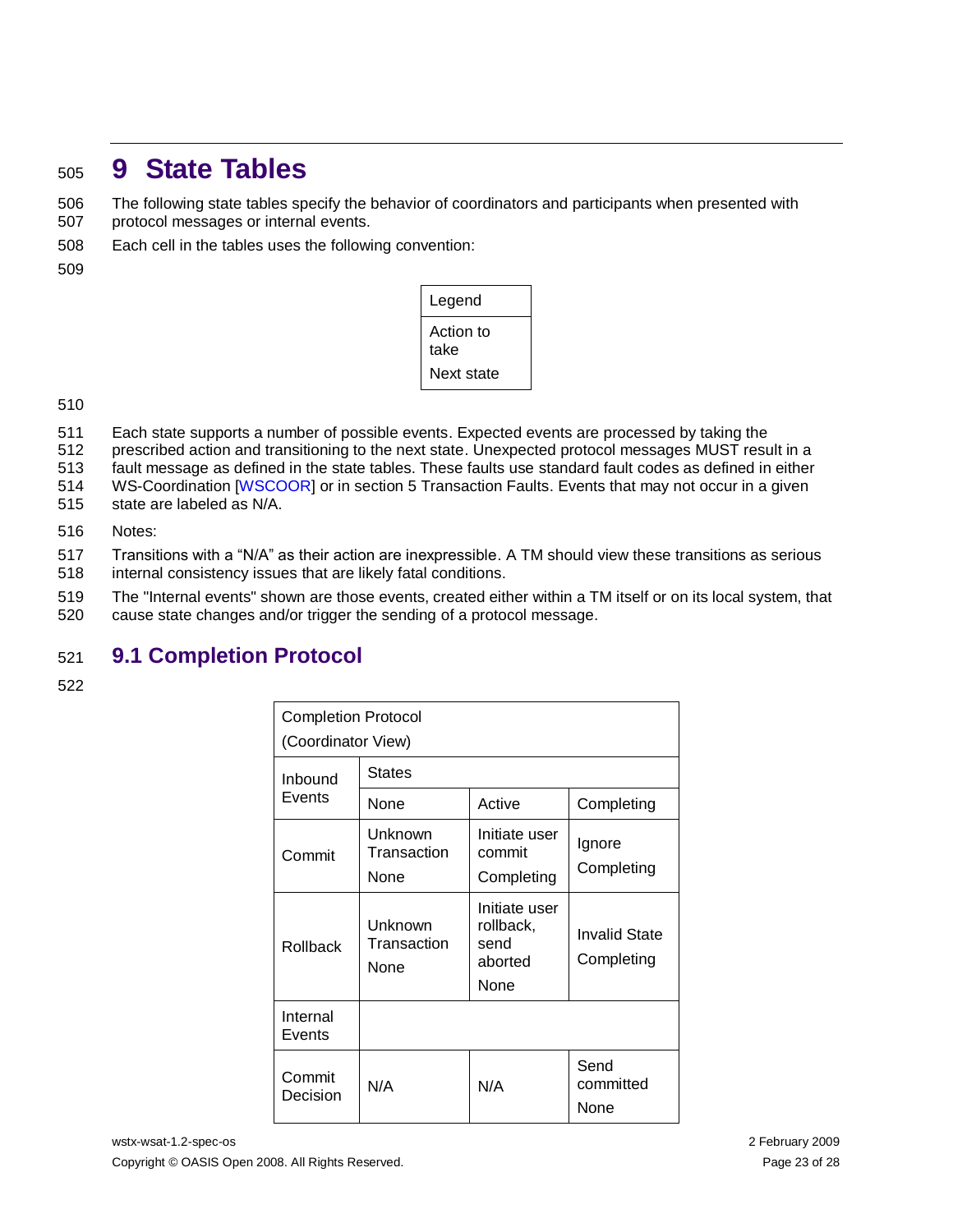| Abort<br>N/A<br>Decision | Send<br>aborted<br>None | Send aborted<br>None |
|--------------------------|-------------------------|----------------------|
|--------------------------|-------------------------|----------------------|

#### 523

#### 524 **9.2 2PC Protocol**

- 525 These tables present the view of a coordinator or participant with respect to a single partner. A<br>526 coordinator with multiple participants can be understood as a collection of independent coordina
- 526 coordinator with multiple participants can be understood as a collection of independent coordinator state<br>527 machines, each with its own state. machines, each with its own state.
- 528

| Atomic Transaction 2PC Protocol<br>(Coordinator View) |                                                                                           |                                         |                                     |                                                       |                                                              |                                                                |                                                |
|-------------------------------------------------------|-------------------------------------------------------------------------------------------|-----------------------------------------|-------------------------------------|-------------------------------------------------------|--------------------------------------------------------------|----------------------------------------------------------------|------------------------------------------------|
|                                                       | <b>States</b>                                                                             |                                         |                                     |                                                       |                                                              |                                                                |                                                |
| Inbound<br>Events                                     | None                                                                                      | Active                                  | Preparin<br>g                       | Prepared                                              | PreparedSucc<br>ess                                          | Committ<br>ing                                                 | Aborting                                       |
| Prepared                                              | Durable<br>: Send<br>Rollbac<br>k<br>Volatile:<br>Unknow<br>n.<br>Transac<br>tion<br>None | Invalid<br><b>State</b><br>Abortin<br>g | Record<br>Vote<br>Prepare<br>d      | Ignore<br>Prepared                                    | Ignore<br>PreparedSucc<br>ess                                | Resend<br>Commit<br>Committ<br>ing                             | Resend<br>Rollback<br>Aborting                 |
| ReadOnly                                              | Ignore<br>None                                                                            | Forget<br>None                          | Forget<br>None                      | Inconsisten<br>t Internal<br><b>State</b><br>Prepared | Inconsistent<br><b>Internal State</b><br>PreparedSucc<br>ess | Inconsis<br>tent<br>Internal<br><b>State</b><br>Committ<br>ing | Forget<br>None                                 |
| Aborted                                               | Ignore<br>None                                                                            | Forget<br>None                          | Forget<br>None                      | Inconsisten<br>t Internal<br><b>State</b><br>Prepared | Inconsistent<br><b>Internal State</b><br>PreparedSucc<br>ess | Inconsis<br>tent<br>Internal<br><b>State</b><br>Committ<br>ing | Forget<br>None                                 |
| Committed                                             | Ignore<br>None                                                                            | Invalid<br><b>State</b><br>Abortin<br>g | Invalid<br><b>State</b><br>Aborting | Inconsisten<br>t Internal<br><b>State</b><br>Prepared | Inconsistent<br><b>Internal State</b><br>PreparedSucc<br>ess | Forget<br>None                                                 | Inconsiste<br>nt Internal<br>State<br>Aborting |
| Internal<br>Events                                    |                                                                                           |                                         |                                     |                                                       |                                                              |                                                                |                                                |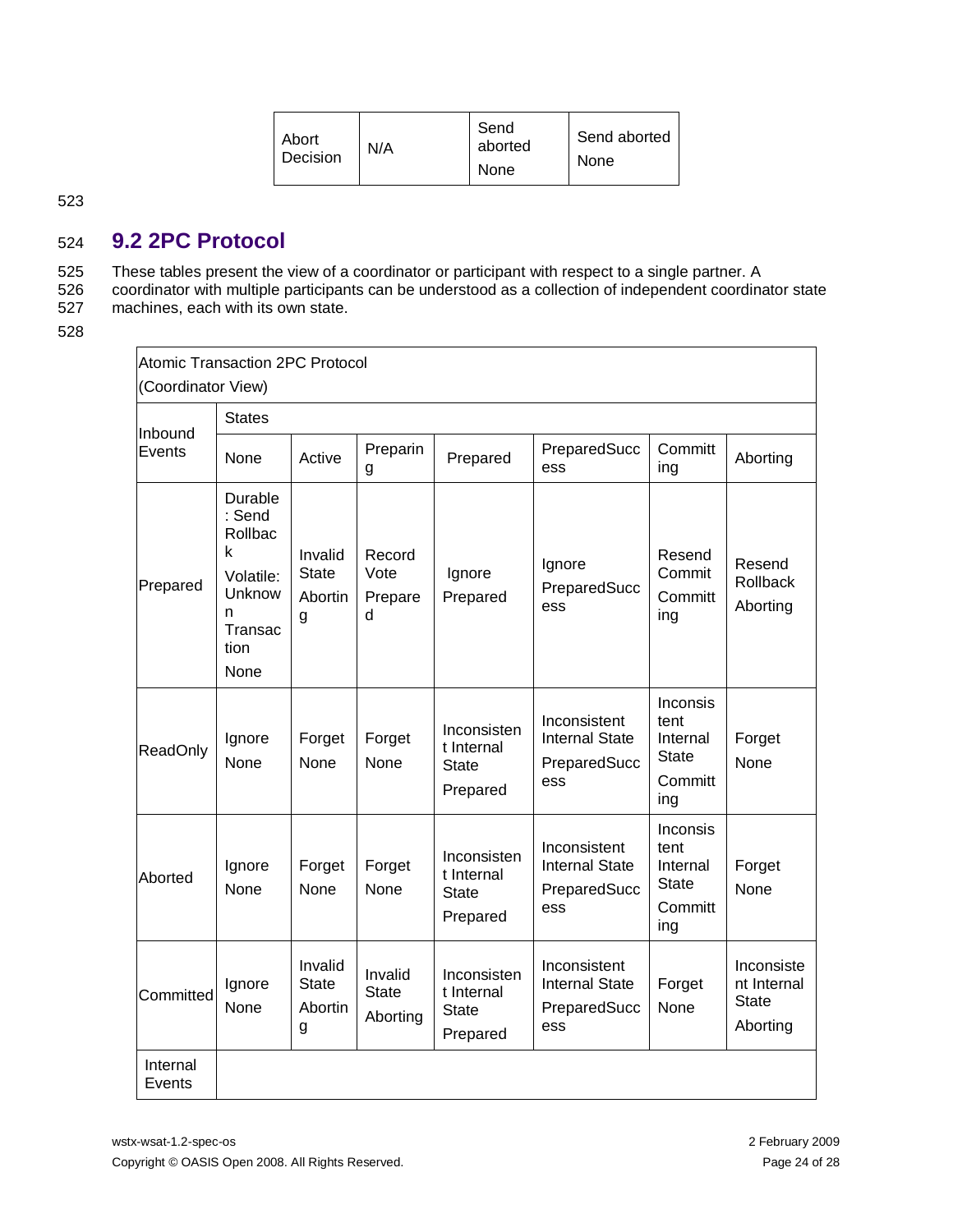| <b>User</b><br>Commit              | N/A | Send<br>Prepar<br>е<br>Prepar<br>ing | N/A                                | N/A                                      | N/A                           | N/A                                  | N/A                |
|------------------------------------|-----|--------------------------------------|------------------------------------|------------------------------------------|-------------------------------|--------------------------------------|--------------------|
| <b>User</b><br>Rollback            | N/A | Send<br>Rollba<br>ck<br>Abortin<br>g | N/A                                | N/A                                      | N/A                           | N/A                                  | N/A                |
| <b>Expires</b><br><b>Times Out</b> | N/A | Send<br>Rollba<br>ck<br>Abortin<br>g | Send<br>Rollback<br>Aborting       | Send<br>Rollback<br>Aborting             | Ignore<br>PreparedSucc<br>ess | Ignore<br>Committ<br>ing             | Ignore<br>Aborting |
| Comms<br>Times Out                 | N/A | N/A                                  | Resend<br>Prepare<br>Preparin<br>g | N/A                                      | N/A                           | Resend<br>Commit<br>Committ<br>ing   | N/A                |
| Commit<br>Decision                 | N/A | N/A                                  | N/A                                | Record<br>Outcome<br>PreparedS<br>uccess | N/A                           | N/A                                  | N/A                |
| Rollback<br>Decision               | N/A | Send<br>Rollba<br>ck<br>Abortin<br>g | Send<br>Rollback<br>Aborting       | Send<br>Rollback<br>Aborting             | N/A                           | N/A                                  | N/A                |
| Write<br>Done                      | N/A | N/A                                  | N/A                                | N/A                                      | Send Commit<br>Committing     | N/A                                  | N/A                |
| Write<br>Failed                    | N/A | N/A                                  | N/A                                | N/A                                      | Send<br>Rollback<br>Aborting  | N/A                                  | N/A                |
| Participant<br>Abandone<br>d       | N/A | N/A                                  | N/A                                | N/A                                      | N/A                           | Durable:<br>N/A<br>Volatile:<br>None | None               |

529

530 "Forget" implies that the subordinate"s participation is removed from the coordinator (if necessary), and 531 otherwise the message is ignored

> Atomic Transaction 2PC Protocol (Participant View) Inbound States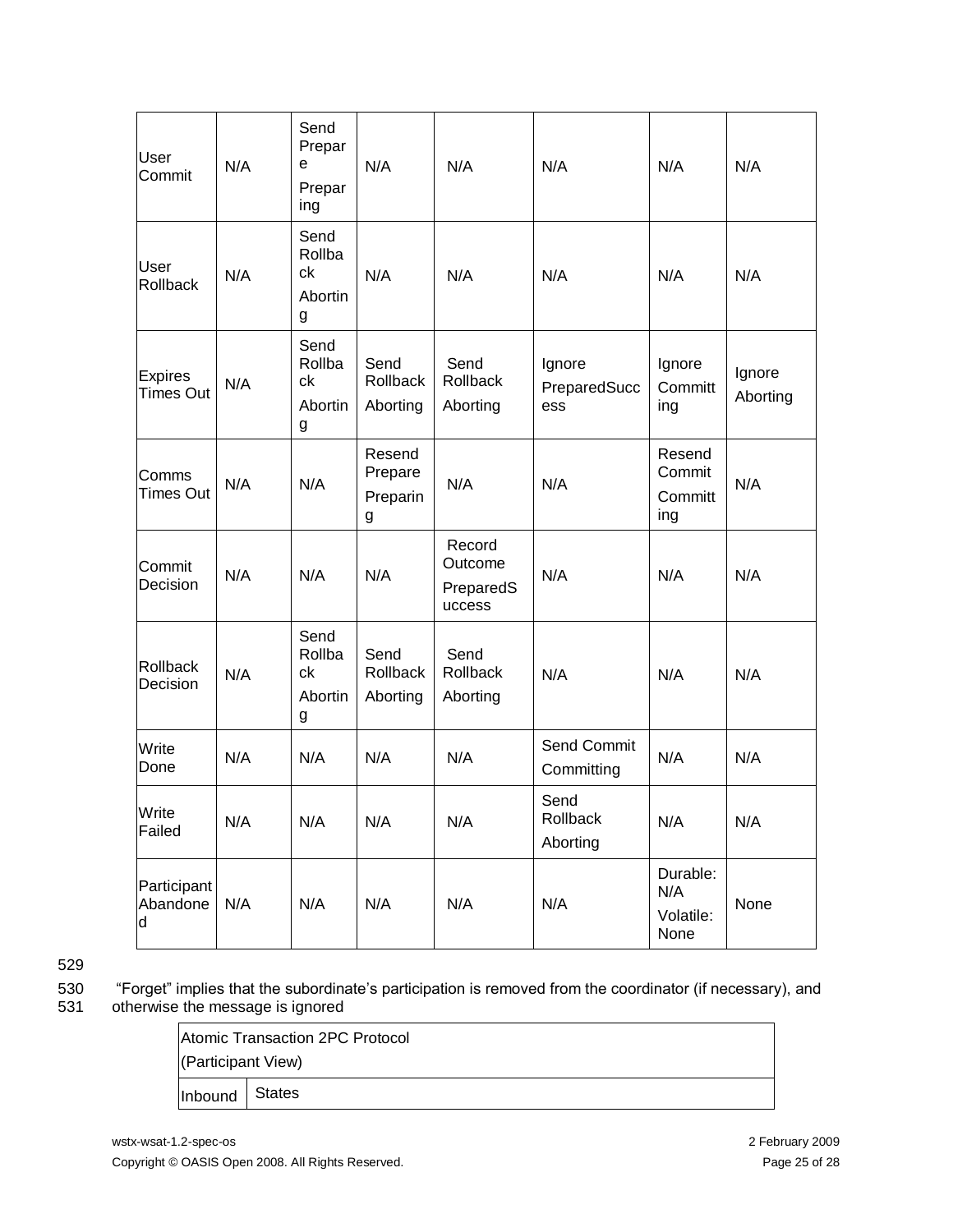| Events                                | None                          | Activ<br>е                                                                        | Prepari<br>ng                                           | Prepared                                            | PreparedSucce<br>SS                              | Committing                                          |
|---------------------------------------|-------------------------------|-----------------------------------------------------------------------------------|---------------------------------------------------------|-----------------------------------------------------|--------------------------------------------------|-----------------------------------------------------|
| Prepare                               | Send<br>Aborte<br>d<br>None   | Gath<br>er<br>Vote<br>Deci<br>sion<br>Prep<br>arin<br>g                           | Ignore<br>Prepari<br>ng                                 | Ignore<br>Prepared                                  | Resend<br>Prepared<br>PreparedSucce<br>SS        | Ignore<br>Committing                                |
| Commit                                | Send<br>Commi<br>tted<br>None | Inval<br>id<br><b>Stat</b><br>е<br><b>Non</b><br>е                                | Invalid<br><b>State</b><br>None                         | Invalid<br><b>State</b><br>None                     | Initiate Commit<br>Decision<br>Committing        | Ignore<br>Committing                                |
| <b>Rollback</b>                       | Send<br>Aborte<br>d<br>None   | Initia<br>te<br>Roll<br>back<br>and<br>Sen<br>d<br>Abor<br>ted<br><b>Non</b><br>е | Initiate<br>Rollbac<br>k and<br>Send<br>Aborted<br>None | Initiate<br>Rollback<br>and Send<br>Aborted<br>None | Initiate<br>Rollback and<br>Send Aborted<br>None | Inconsistent<br><b>Internal State</b><br>Committing |
| Interna<br>Events                     |                               |                                                                                   |                                                         |                                                     |                                                  |                                                     |
| <b>Expires</b><br><b>Times</b><br>Out | N/A                           | Initia<br>te<br>Roll<br>back<br>and<br>Sen<br>d<br>Abor<br>ted<br>Non<br>е        | Initiate<br>Rollbac<br>k and<br>Send<br>Aborted<br>None | Ignore<br>Prepared                                  | Ignore<br>PreparedSucce<br>SS                    | Ignore<br>Committing                                |
| Comms<br><b>Times</b><br>Out          | N/A                           | N/A                                                                               | N/A                                                     | N/A                                                 | Resend<br>Prepared<br>PreparedSucce<br>SS        | N/A                                                 |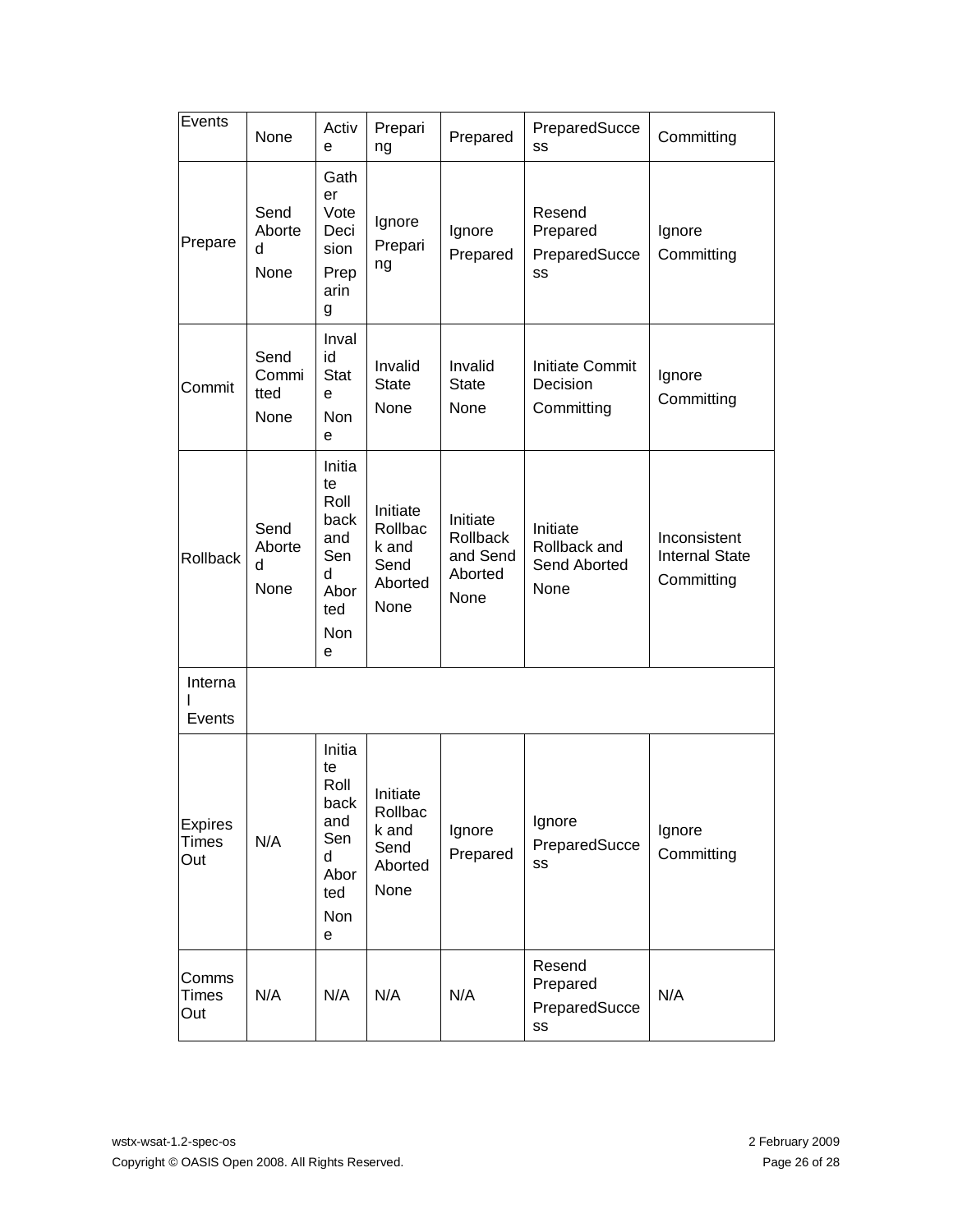| Commit<br>Decision       | N/A | N/A                                        | Record<br>Commit<br>Prepare<br>d | N/A                                                 | N/A | Send<br>Committed<br>None |
|--------------------------|-----|--------------------------------------------|----------------------------------|-----------------------------------------------------|-----|---------------------------|
| Rollback<br>Decision     | N/A | Sen<br>d<br>Abor<br>ted<br><b>Non</b><br>e | Send<br>Aborted<br>None          | N/A                                                 | N/A | N/A                       |
| Write<br>Done            | N/A | N/A                                        | N/A                              | Send<br>Prepared<br>Prepared<br><b>Success</b>      | N/A | N/A                       |
| Write<br>Failed          | N/A | N/A                                        | N/A                              | Initiate<br>Rollback<br>and Send<br>Aborted<br>None | N/A | N/A                       |
| ReadOnl<br>у<br>Decision | N/A | Sen<br>d<br>Rea<br>dOnl<br>У<br>Non<br>e   | Send<br>ReadO<br>nly<br>None     | N/A                                                 | N/A | N/A                       |

532